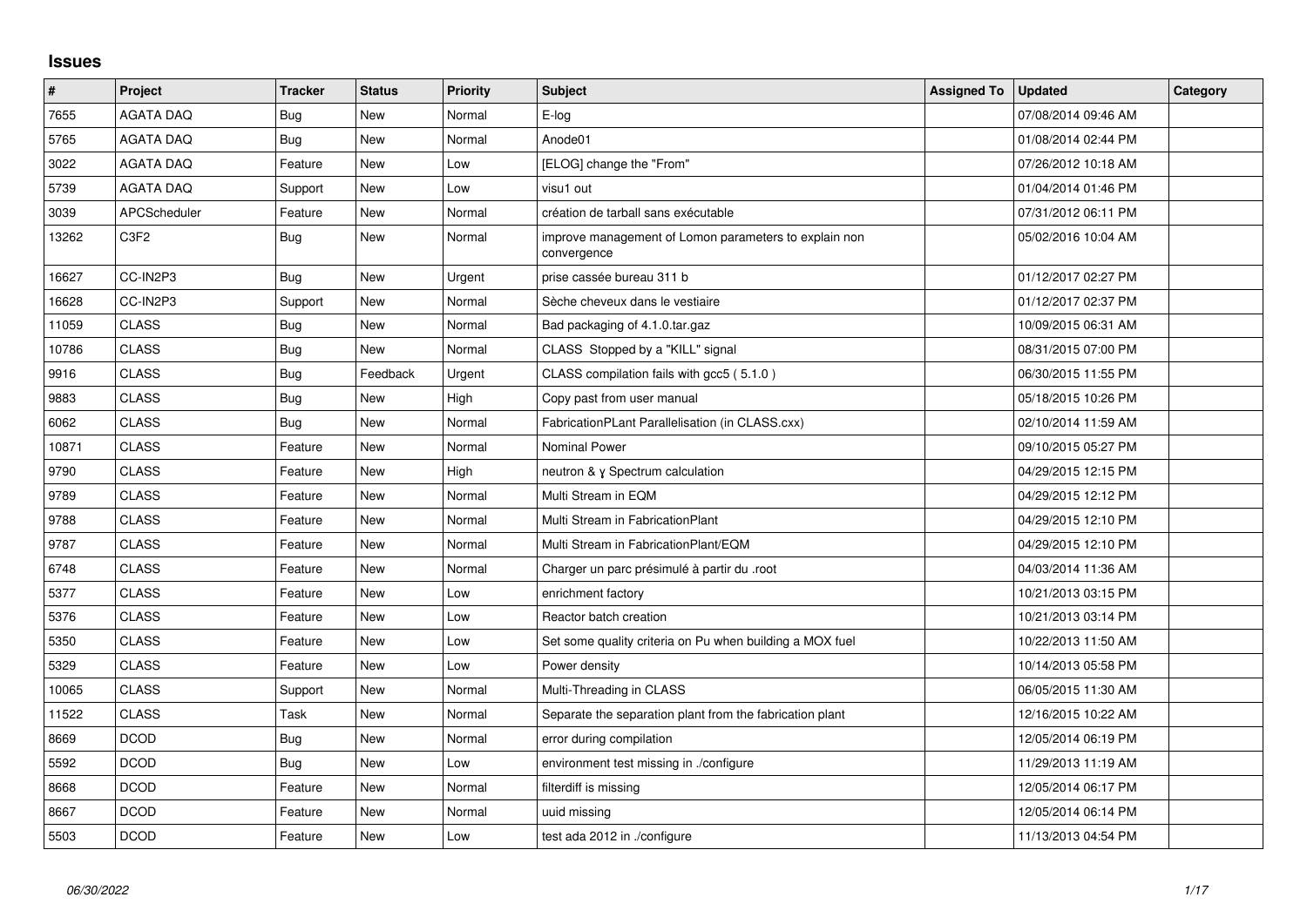| $\vert$ # | Project                              | Tracker | <b>Status</b> | <b>Priority</b> | <b>Subject</b>                                    | <b>Assigned To</b> | <b>Updated</b>      | Category        |
|-----------|--------------------------------------|---------|---------------|-----------------|---------------------------------------------------|--------------------|---------------------|-----------------|
| 5751      | Electronic Control and<br>Monitoring | Feature | New           | Low             | buildcfg with some error message                  |                    | 01/06/2014 05:43 PM |                 |
| 5448      | <b>ENX</b>                           | Bug     | <b>New</b>    | Normal          | configure enx                                     |                    | 10/30/2013 10:31 AM | <b>ENX Core</b> |
| 3834      | <b>ENX</b>                           | Bug     | New           | Low             | Removing data8 type for MM and MD                 |                    | 01/17/2013 06:08 PM | <b>ENX Core</b> |
| 8693      | <b>ENX</b>                           | Feature | New           | Normal          | sauver log_level                                  |                    | 12/09/2014 03:54 PM | <b>ENX Core</b> |
| 5527      | <b>ENX</b>                           | Feature | New           | Low             | Named register list                               |                    | 11/18/2013 05:30 PM | <b>Drivers</b>  |
| 4652      | <b>ENX</b>                           | Feature | <b>New</b>    | Low             | rename appenders.ad[sb]                           |                    | 06/13/2013 10:19 AM | <b>ENX Core</b> |
| 2644      | <b>ENX</b>                           | Feature | New           | Low             | Que faire en cas de multiple connexion sans quit  |                    | 01/22/2013 05:04 PM | <b>ENX Core</b> |
| 659       | <b>ENX</b>                           | Feature | New           | Normal          | Gestion des arbres DOM                            |                    | 01/16/2013 11:33 AM | <b>ENX Core</b> |
| 656       | <b>ENX</b>                           | Feature | New           | Low             | named register                                    |                    | 01/30/2013 03:59 PM | <b>ENX Core</b> |
| 42        | <b>ENX</b>                           | Feature | New           | Urgent          | Module ID Handler                                 |                    | 06/05/2013 02:27 PM | <b>ENX Core</b> |
| 3851      | <b>ENX</b>                           | Task    | New           | Low             | [named register] Tagging new print                |                    | 01/22/2013 05:04 PM | <b>ENX Core</b> |
| 3833      | <b>ENX</b>                           | Task    | New           | Low             | [named register] Modifying MD and MM command type |                    | 01/17/2013 06:06 PM | <b>ENX Core</b> |
| 3832      | <b>ENX</b>                           | Task    | New           | Low             | [named register] New control                      |                    | 01/17/2013 06:04 PM | <b>ENX Core</b> |
| 631       | ftsmonitor                           | Feature | New           | Low             | History of a DN access                            |                    | 10/22/2010 10:10 AM |                 |
| 51461     | <b>GRAND</b>                         | Task    | New           | Normal          | WP 4.4: pipeline simulation                       |                    | 06/24/2022 03:13 PM | soft simu       |
| 51444     | <b>GRAND</b>                         | Task    | New           | Normal          | WP 3.5: infra documentation                       |                    | 06/24/2022 01:50 PM | infra soft      |
| 51442     | <b>GRAND</b>                         | Task    | New           | Normal          | WP 4.3: workflow and scheduler                    |                    | 06/24/2022 03:03 PM | infra soft      |
| 49944     | <b>GRAND</b>                         | Task    | New           | Normal          | WP 10.3: data analysis                            |                    | 03/18/2022 04:45 PM |                 |
| 49943     | <b>GRAND</b>                         | Task    | <b>New</b>    | Normal          | WP 10.2: data taking                              |                    | 03/18/2022 04:45 PM |                 |
| 49942     | GRAND                                | Task    | New           | Normal          | WP 10.1: deployment                               |                    | 03/18/2022 04:45 PM |                 |
| 49941     | <b>GRAND</b>                         | Task    | New           | Normal          | WP 10: GP 300 setup                               |                    | 03/18/2022 04:45 PM |                 |
| 49940     | <b>GRAND</b>                         | Task    | <b>New</b>    | Normal          | WP 9.5: data analysis                             |                    | 03/18/2022 03:35 PM |                 |
| 49939     | <b>GRAND</b>                         | Task    | New           | Normal          | WP 9.4: data taking                               |                    | 06/23/2022 08:19 PM |                 |
| 49938     | <b>GRAND</b>                         | Task    | New           | Normal          | WP 9.3: deployment commissioning                  |                    | 03/18/2022 03:27 PM |                 |
| 49937     | <b>GRAND</b>                         | Task    | New           | Normal          | WP 9.2: production detector adaptation            |                    | 03/18/2022 03:32 PM |                 |
| 49936     | <b>GRAND</b>                         | Task    | New           | Normal          | WP 9.1: detector design adaptation                |                    | 03/21/2022 03:18 PM |                 |
| 49935     | <b>GRAND</b>                         | Task    | <b>New</b>    | Normal          | WP 9: Nançay setup                                |                    | 03/18/2022 12:20 AM |                 |
| 49934     | GRAND                                | Task    | New           | Normal          | WP 8.3: trigger evaluation                        |                    | 03/21/2022 10:28 AM |                 |
| 49933     | <b>GRAND</b>                         | Task    | New           | Normal          | WP 8.2: final reconstruction                      |                    | 03/18/2022 04:39 PM |                 |
| 49932     | GRAND                                | Task    | New           | Normal          | WP 8.1: SLT info definition                       |                    | 03/18/2022 04:39 PM |                 |
| 49931     | <b>GRAND</b>                         | Task    | New           | Normal          | WP 8: data reconstruction study                   |                    | 03/21/2022 10:28 AM |                 |
| 49930     | GRAND                                | Task    | New           | Normal          | WP 7: second level trigger (SLT)                  |                    | 03/21/2022 10:28 AM |                 |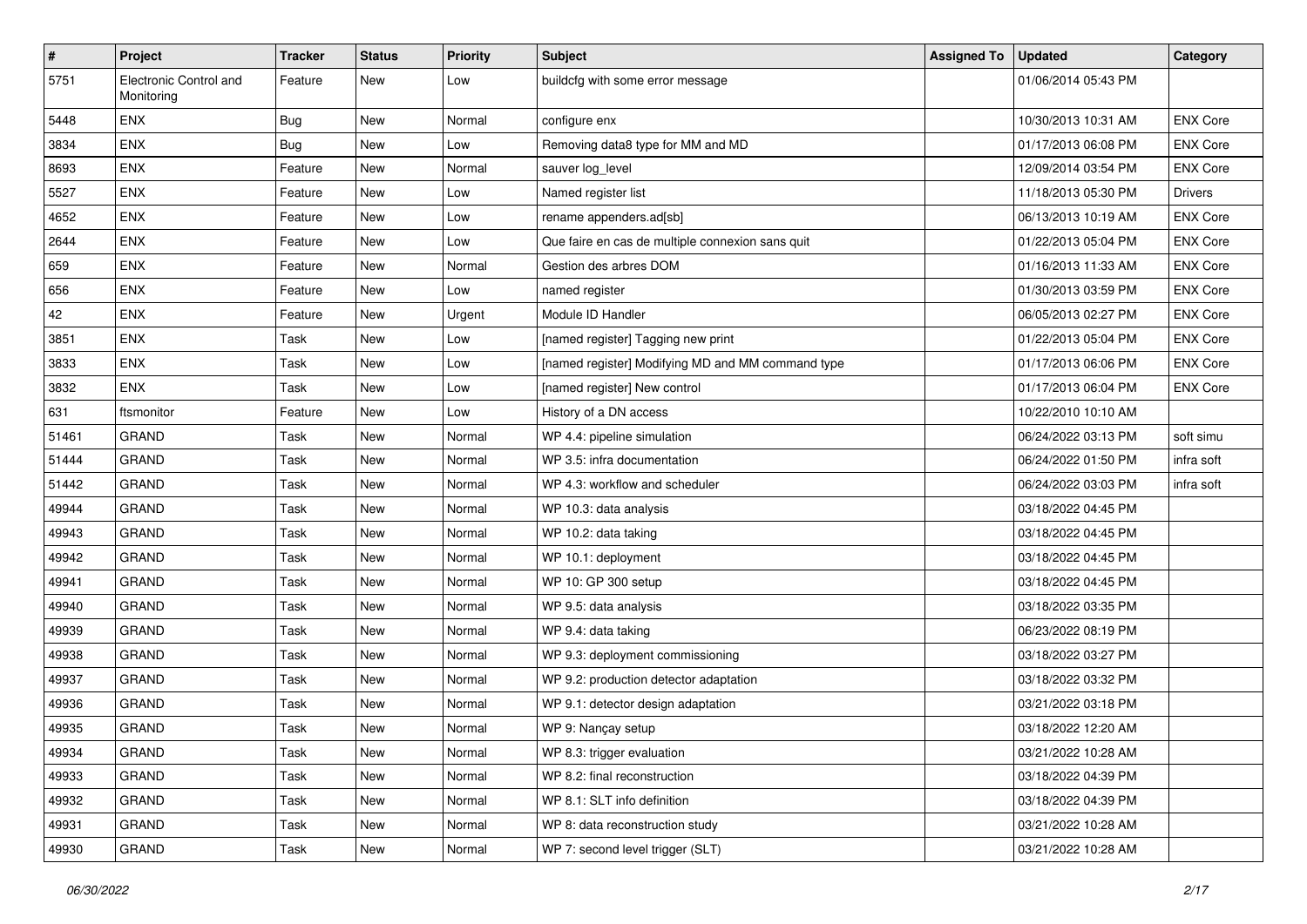| $\sharp$ | Project       | Tracker | <b>Status</b> | <b>Priority</b> | <b>Subject</b>                                                                     | <b>Assigned To</b> | <b>Updated</b>      | Category |
|----------|---------------|---------|---------------|-----------------|------------------------------------------------------------------------------------|--------------------|---------------------|----------|
| 49929    | <b>GRAND</b>  | Task    | New           | Normal          | WP 6.4: frontend implementation                                                    |                    | 04/14/2022 02:24 PM |          |
| 49928    | <b>GRAND</b>  | Task    | New           | Normal          | WP 6.3: testbench                                                                  |                    | 06/24/2022 12:58 PM |          |
| 49927    | <b>GRAND</b>  | Task    | New           | Normal          | WP 6.2: analytical method                                                          |                    | 06/24/2022 12:41 PM |          |
| 49926    | <b>GRAND</b>  | Task    | New           | Normal          | WP 6.1: neuronal network method                                                    |                    | 03/21/2022 01:40 PM |          |
| 49925    | <b>GRAND</b>  | Task    | <b>New</b>    | Normal          | WP 6: first level trigger (FLT)                                                    |                    | 03/21/2022 10:28 AM |          |
| 49924    | <b>GRAND</b>  | Task    | New           | Normal          | WP 5.2: noise event selection                                                      |                    | 03/18/2022 05:13 PM |          |
| 49923    | <b>GRAND</b>  | Task    | New           | Normal          | WP 5.5: EAS selection                                                              |                    | 03/18/2022 05:13 PM |          |
| 49922    | <b>GRAND</b>  | Task    | New           | Normal          | WP 5.4: reconstruction                                                             |                    | 03/18/2022 05:13 PM |          |
| 49921    | <b>GRAND</b>  | Task    | New           | Normal          | WP 5.3: calibration                                                                |                    | 03/18/2022 05:13 PM |          |
| 49919    | <b>GRAND</b>  | Task    | New           | Normal          | WP 5.1: data taking                                                                |                    | 03/18/2022 05:13 PM |          |
| 49918    | <b>GRAND</b>  | Task    | New           | Normal          | WP 5: GP 13/100 experimental DB analysis                                           |                    | 03/18/2022 05:13 PM |          |
| 49917    | <b>GRAND</b>  | Task    | New           | Normal          | WP 4.2: validation                                                                 |                    | 03/18/2022 03:08 PM |          |
| 49916    | <b>GRAND</b>  | Task    | New           | Normal          | WP 4.1: production, storing & management                                           |                    | 03/18/2022 03:06 PM |          |
| 49915    | <b>GRAND</b>  | Task    | New           | Normal          | WP 4: Creating GRAND simulation                                                    |                    | 03/18/2022 12:20 AM |          |
| 49914    | GRAND         | Task    | New           | Normal          | WP 3.4: code distribution, software env.                                           |                    | 06/24/2022 01:41 PM |          |
| 49912    | GRAND         | Task    | New           | Normal          | WP 3.3: manage software infra : CI, quality, DB engine                             |                    | 03/18/2022 03:03 PM |          |
| 49911    | <b>GRAND</b>  | Task    | New           | Normal          | WP 3.2: calibration monotoring DB                                                  |                    | 03/18/2022 05:13 PM |          |
| 49910    | <b>GRAND</b>  | Task    | New           | Normal          | WP 3.1: manage data event DB                                                       |                    | 06/24/2022 01:55 PM |          |
| 49909    | <b>GRAND</b>  | Task    | New           | Normal          | WP 3: software infra and database                                                  |                    | 06/24/2022 01:48 PM |          |
| 49906    | <b>GRAND</b>  | Task    | New           | Normal          | WP 1.1: finance                                                                    |                    | 03/18/2022 05:13 PM |          |
| 49905    | <b>GRAND</b>  | Task    | New           | Normal          | WP 1: GRAND management                                                             |                    | 03/18/2022 05:13 PM |          |
| 49904    | <b>GRAND</b>  | Task    | New           | Normal          | WP 2.9: detector monotoring                                                        |                    | 03/18/2022 05:13 PM |          |
| 49903    | <b>GRAND</b>  | Task    | New           | Normal          | WP 2.8: detector calibration                                                       |                    | 03/18/2022 05:13 PM |          |
| 49901    | <b>GRAND</b>  | Task    | New           | Normal          | WP 2.6: common tools                                                               |                    | 03/18/2022 05:13 PM |          |
| 49900    | <b>GRAND</b>  | Task    | New           | Normal          | WP 2.5: reconstruction method                                                      |                    | 03/18/2022 02:57 PM |          |
| 49899    | <b>GRAND</b>  | Task    | New           | Normal          | WP 2.4: antenna network simulation                                                 |                    | 06/24/2022 02:48 PM |          |
| 49898    | <b>GRAND</b>  | Task    | New           | Normal          | WP 2.3: unit detector modeling and coding                                          |                    | 06/24/2022 02:11 PM |          |
| 49897    | GRAND         | Task    | New           | Normal          | WP 2.2: input output format fie                                                    |                    | 03/18/2022 12:22 AM |          |
| 49896    | GRAND         | Task    | New           | Normal          | WP 2.1: software architecture and optimization                                     |                    | 03/18/2022 05:13 PM |          |
| 49895    | <b>GRAND</b>  | Task    | New           | Normal          | WP 2: GRANDLIB modelization and software                                           |                    | 06/24/2022 02:48 PM |          |
| 9528     | IGOSat        | Task    | New           | Normal          | phases projet                                                                      |                    | 03/24/2015 03:58 PM |          |
| 9527     | <b>IGOSat</b> | Task    | New           | Normal          | (SAE / ODB) Réalisation de cartes électroniques pour le satellite<br><b>IGOSat</b> |                    | 03/24/2015 03:52 PM |          |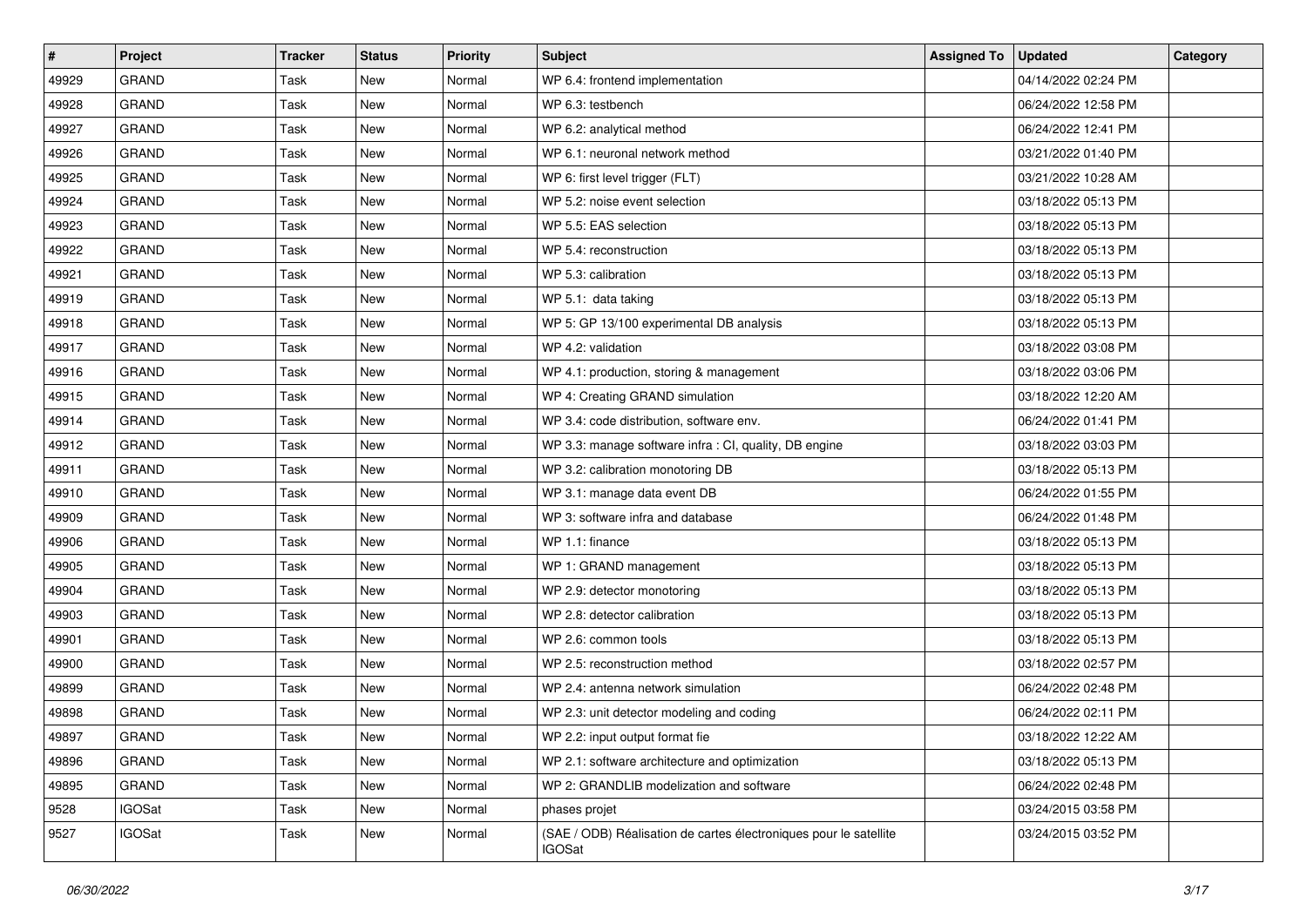| #     | Project       | Tracker | <b>Status</b> | <b>Priority</b> | <b>Subject</b>                                                                                                 | <b>Assigned To</b> | <b>Updated</b>      | Category |
|-------|---------------|---------|---------------|-----------------|----------------------------------------------------------------------------------------------------------------|--------------------|---------------------|----------|
| 9526  | <b>IGOSat</b> | Task    | New           | Normal          | (SCI) Electronique d'acquisition de l'instrument Scintillateur                                                 |                    | 03/24/2015 03:50 PM |          |
| 9525  | <b>IGOSat</b> | Task    | New           | Normal          | (ODB / SCAO) Conception de la SCAO / Interfaçage avec l'ODB                                                    |                    | 03/27/2015 10:11 AM |          |
| 9524  | <b>IGOSat</b> | Task    | New           | Normal          | (ODB) Logiciel de Vol                                                                                          |                    | 03/24/2015 03:41 PM |          |
| 9151  | <b>IGOSat</b> | Task    | New           | Normal          | (ODB) Code de simulation fonctionelle                                                                          |                    | 02/18/2015 05:13 PM |          |
| 9137  | <b>IGOSat</b> | Task    | <b>New</b>    | Normal          | (PRO) Phase C                                                                                                  |                    | 03/24/2015 03:58 PM |          |
| 9136  | <b>IGOSat</b> | Task    | New           | Normal          | (PRO) Phase B                                                                                                  |                    | 03/24/2015 03:58 PM |          |
| 9116  | <b>IGOSat</b> | Task    | Assigned      | Normal          | (STM) Conception mécanique                                                                                     |                    | 02/11/2015 03:43 PM |          |
| 9115  | <b>IGOSat</b> | Task    | Assigned      | Normal          | (SCI) Banc de test du scintillateur, simulations et estimation de la<br>dose reçue                             |                    | 02/11/2015 03:41 PM |          |
| 9111  | <b>IGOSat</b> | Task    | Assigned      | Normal          | (TEL) Mise en oeuvre de la carte de télécommunication                                                          |                    | 03/24/2015 03:36 PM |          |
| 9109  | <b>IGOSat</b> | Task    | Assigned      | Normal          | (SYS) Ingénierie système                                                                                       |                    | 02/11/2015 02:05 PM |          |
| 9108  | <b>IGOSat</b> | Task    | Assigned      | Normal          | (SCA) Modélisation de la boucle de contrôle SCAO                                                               |                    | 02/11/2015 02:00 PM |          |
| 9103  | <b>IGOSat</b> | Task    | Assigned      | Normal          | (SCI) Banc de test du scintillateur                                                                            |                    | 02/10/2015 06:48 PM |          |
| 9102  | <b>IGOSat</b> | Task    | Assigned      | Normal          | (SOL) Conception de la station sol                                                                             |                    | 02/10/2015 06:48 PM |          |
| 9101  | <b>IGOSat</b> | Task    | Assigned      | Normal          | (STM) Réalisation d'un modèle structurel et thermique                                                          |                    | 02/10/2015 06:48 PM |          |
| 9100  | <b>IGOSat</b> | Task    | Assigned      | Normal          | (SAE) Réalisation d'un banc de test du système d'alimentation<br>électrique                                    |                    | 02/10/2015 06:48 PM |          |
| 9099  | <b>IGOSat</b> | Task    | In progress   | Normal          | (PRO) Phase A                                                                                                  |                    | 03/24/2015 03:58 PM |          |
| 9098  | <b>IGOSat</b> | Task    | Assigned      | Normal          | (SCA) Capteurs d'attitude et Banc de Contrôle                                                                  |                    | 02/11/2015 01:57 PM |          |
| 36236 | IN2P3-Forge   | Support | New           | High            | Synchronisation demandée pour un serveur Mercurial                                                             |                    | 04/13/2021 09:07 AM |          |
| 35994 | IN2P3-Forge   | Support | New           | Normal          | Synchronisation demandée pour un serveur Mercurial                                                             |                    | 01/11/2019 03:10 PM |          |
| 9491  | JEM-EUSO      | Support | New           | Normal          | I need to access also to AWG Euso balloon documents                                                            |                    | 03/18/2015 03:36 PM |          |
| 47957 | LabInvent     | Feature | New           | Normal          | *** F - ENTITY - Les GROUPES (de User ou Materiel) : Thématique,<br>Métier, Projet, Site (+ Pole ou Service ?) |                    | 12/13/2021 11:12 AM |          |
| 47951 | LabInvent     | Feature | New           | Normal          | *** F - Etiquettes & Imprimantes                                                                               |                    | 11/30/2021 01:42 PM |          |
| 47932 | LabInvent     | Feature | New           | Normal          | *** F - DOC (documentation)                                                                                    |                    | 11/30/2021 01:10 PM |          |
| 47921 | LabInvent     | Feature | New           | Immediate       | *** F - Framework CakePhp                                                                                      |                    | 12/02/2021 04:45 PM |          |
| 47895 | LabInvent     | Feature | New           | Normal          | *** F - ENTITY - Documents attachés (à Materiel ou Suivi)                                                      |                    | 12/13/2021 11:09 AM |          |
| 47875 | LabInvent     | Feature | New           | Urgent          | *** F - ENTITY GÉNÉRIQUE - Actions & Vues génériques (&<br>Refactorisation)                                    |                    | 12/01/2021 11:21 AM |          |
| 47869 | LabInvent     | Feature | New           | Normal          | *** F - Tests                                                                                                  |                    | 12/06/2021 02:28 PM |          |
| 47866 | LabInvent     | Feature | New           | Urgent          | *** F - Installation                                                                                           |                    | 12/13/2021 11:08 AM |          |
| 47865 | LabInvent     | Feature | New           | Normal          | *** F - Configuration générale                                                                                 |                    | 12/13/2021 11:06 AM |          |
| 47864 | LabInvent     | Feature | New           | Normal          | *** F - ENTITY - Autres                                                                                        |                    | 11/30/2021 12:57 PM |          |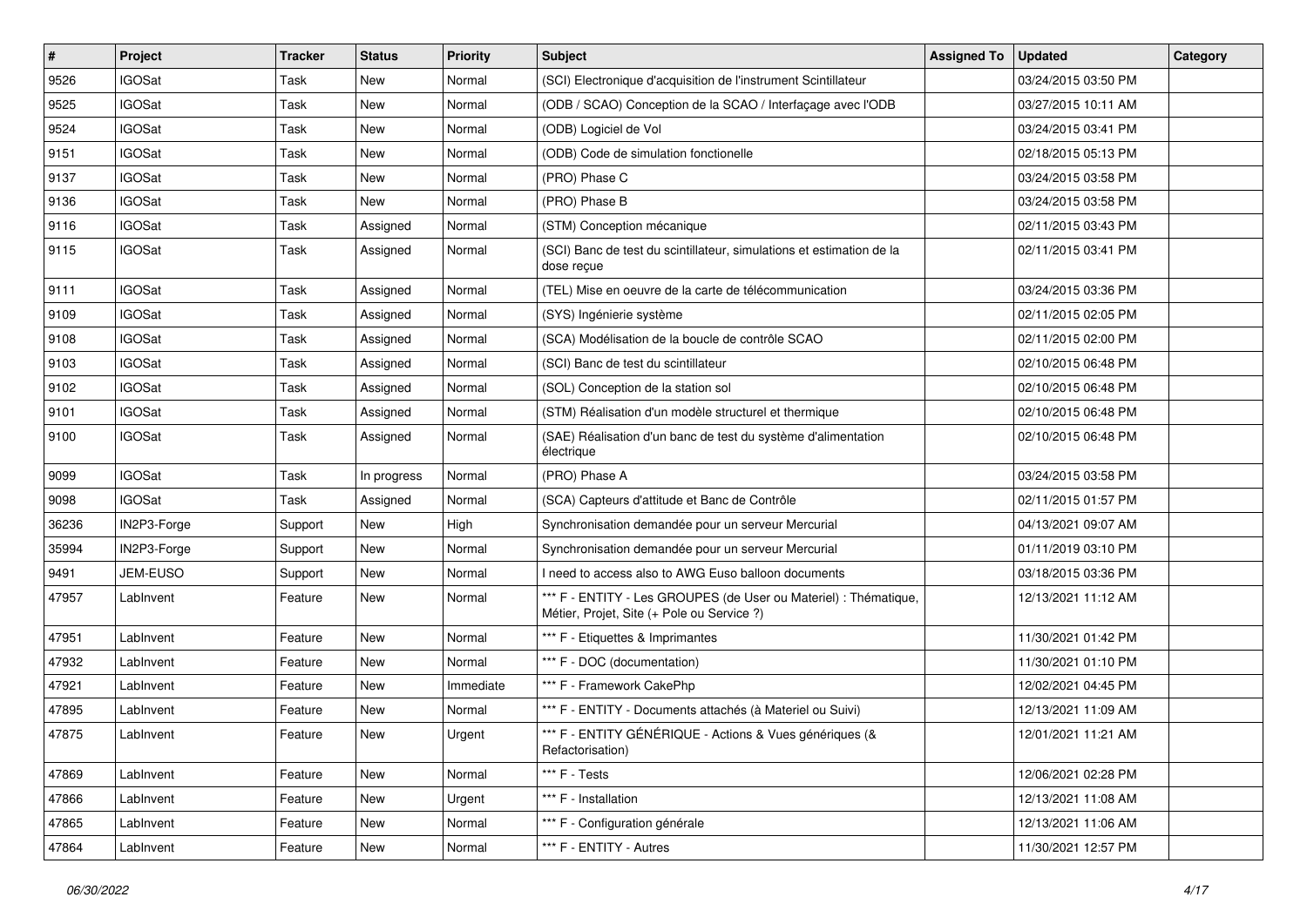| #     | Project   | Tracker | <b>Status</b> | <b>Priority</b> | <b>Subject</b>                                                           | <b>Assigned To</b> | <b>Updated</b>      | Category |
|-------|-----------|---------|---------------|-----------------|--------------------------------------------------------------------------|--------------------|---------------------|----------|
| 47863 | LabInvent | Feature | New           | High            | *** F - ENTITY - Users                                                   |                    | 11/30/2021 03:43 PM |          |
| 47862 | LabInvent | Feature | New           | Normal          | *** F - ENTITY - Prets (de Materiel)                                     |                    | 12/13/2021 11:10 AM |          |
| 47861 | LabInvent | Feature | New           | Urgent          | *** F - ENTITY - Suivis (de Materiel ou User)                            |                    | 12/13/2021 11:10 AM |          |
| 47860 | LabInvent | Feature | New           | Immediate       | *** F - ENTITY - Materiels                                               |                    | 01/19/2022 03:51 PM |          |
| 48223 | LabInvent | Task    | New           | Normal          | instance perso (docker)                                                  |                    | 12/13/2021 11:08 AM |          |
| 48222 | LabInvent | Task    | New           | Normal          | (NEW func) Gérer Suivi d'un User                                         |                    | 12/13/2021 10:39 AM |          |
| 48005 | LabInvent | Task    | New           | Normal          | <b>Bugfix toutes les Deprecated Errors</b>                               |                    | 12/06/2021 02:37 PM |          |
| 47966 | LabInvent | Task    | New           | Normal          | Ajouter test Commande (avec devis joint)                                 |                    | 11/30/2021 04:17 PM |          |
| 47962 | LabInvent | Task    | New           | Urgent          | (IRAP only) re-install inventirap avec php7                              |                    | 11/30/2021 03:17 PM |          |
| 47960 | LabInvent | Task    | New           | Immediate       | <b>CHAMPS</b>                                                            |                    | 01/19/2022 03:51 PM |          |
| 47959 | LabInvent | Task    | New           | Normal          | *** F - ENTITY - Fournisseurs                                            |                    | 11/30/2021 12:57 PM |          |
| 47958 | LabInvent | Task    | New           | Normal          | delete (generic)                                                         |                    | 11/30/2021 12:47 PM |          |
| 47954 | LabInvent | Task    | New           | Normal          | 1 - CREATED                                                              |                    | 11/30/2021 01:27 PM |          |
| 47953 | LabInvent | Task    | New           | Normal          | 2a - TOBEORDERED (optionnel)                                             |                    | 11/30/2021 01:27 PM |          |
| 47952 | LabInvent | Task    | New           | High            | Ecran d'accueil à restructurer                                           |                    | 11/30/2021 03:43 PM |          |
| 47950 | LabInvent | Task    | New           | Normal          | DB complète à mettre à jour                                              |                    | 11/30/2021 12:26 PM |          |
| 47947 | LabInvent | Task    | New           | High            | docker only                                                              |                    | 12/13/2021 11:07 AM |          |
| 47946 | LabInvent | Task    | New           | Normal          | classic only                                                             |                    | 12/03/2021 09:50 AM |          |
| 47945 | LabInvent | Task    | New           | Normal          | <b>ALL</b>                                                               |                    | 11/30/2021 12:23 PM |          |
| 47942 | LabInvent | Task    | New           | High            | index (generic)                                                          |                    | 11/30/2021 03:48 PM |          |
| 47937 | LabInvent | Task    | New           | High            | Read (index & view) (generic ?)                                          |                    | 11/30/2021 03:48 PM |          |
| 47936 | LabInvent | Task    | New           | High            | 3-4 - TBO & ARCHIVED                                                     |                    | 11/30/2021 03:43 PM |          |
| 47935 | LabInvent | Task    | New           | Normal          | 2b - VALIDATED                                                           |                    | 11/30/2021 01:27 PM |          |
| 47934 | LabInvent | Task    | New           | High            | LIFECYCLE (Status) : CREATED => (TBO) => VALIDATED => TBA<br>=> ARCHIVED |                    | 11/30/2021 03:43 PM |          |
| 47930 | LabInvent | Task    | New           | Normal          | *** F - ENTITY - QrCode                                                  |                    | 11/30/2021 01:26 PM |          |
| 47927 | LabInvent | Task    | New           | High            | A gérer via fichier conf YAML                                            |                    | 11/30/2021 03:47 PM |          |
| 47926 | LabInvent | Task    | New           | High            | Instance DEMO docker - à installer sur hyp2 puis sur VM pweb3            |                    | 12/13/2021 11:07 AM |          |
| 47925 | LabInvent | Task    | New           | Normal          | (après cakephp v4) Passer à Php 8                                        |                    | 11/30/2021 11:48 AM |          |
| 47924 | LabInvent | Task    | New           | Normal          | (après 3.9) Passer à v4                                                  |                    | 11/30/2021 11:48 AM |          |
| 47922 | LabInvent | Task    | New           | Immediate       | Passer directement à v3.LAST (3.10.1)                                    |                    | 12/02/2021 04:45 PM |          |
| 47914 | LabInvent | Task    | New           | High            | index (generic)                                                          |                    | 11/30/2021 03:50 PM |          |
| 47913 | LabInvent | Task    | New           | Normal          | ROLES (profils)                                                          |                    | 11/30/2021 01:39 PM |          |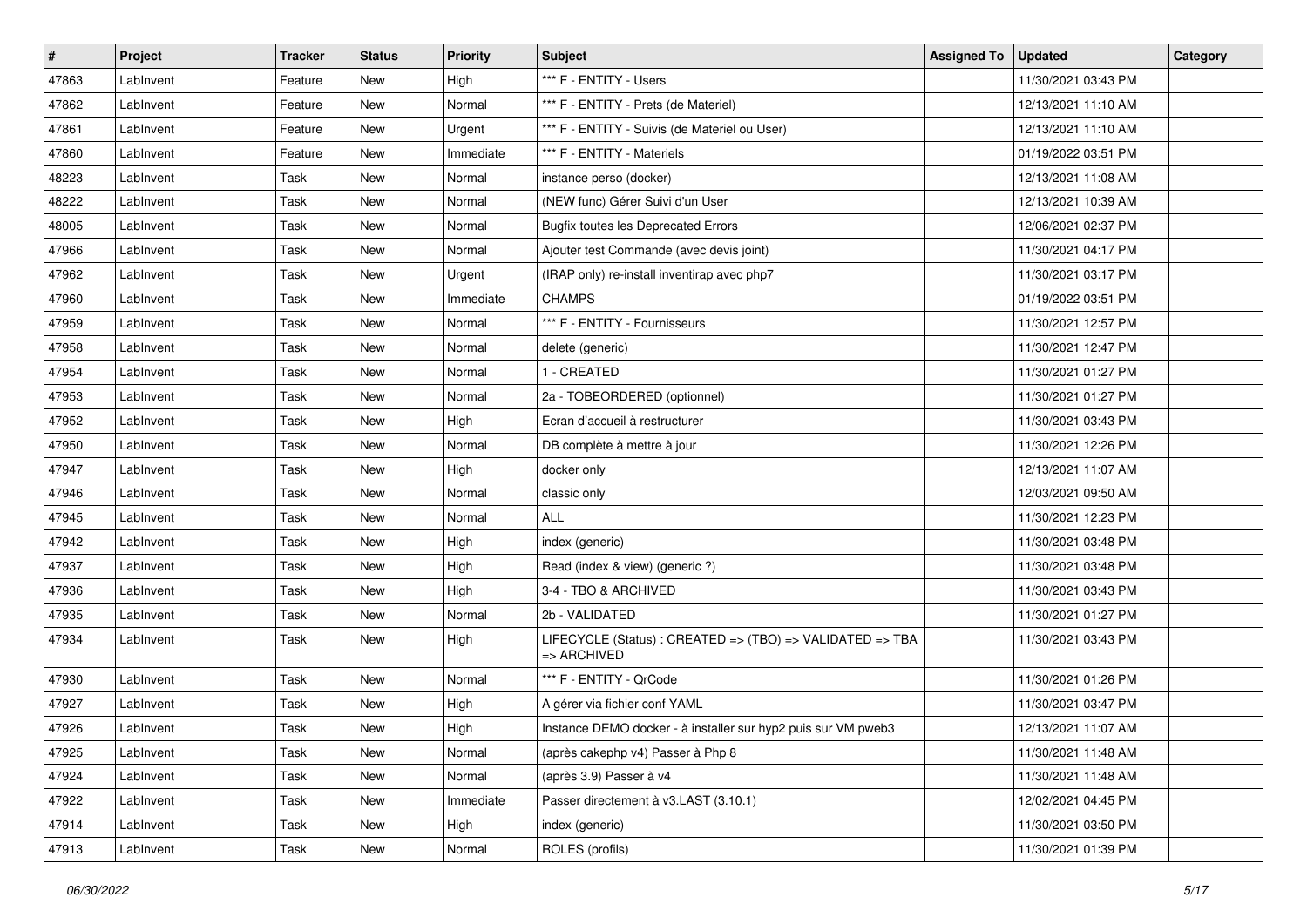| $\pmb{\#}$ | Project   | <b>Tracker</b> | <b>Status</b> | <b>Priority</b> | Subject                                                                                   | <b>Assigned To</b> | <b>Updated</b>      | Category |
|------------|-----------|----------------|---------------|-----------------|-------------------------------------------------------------------------------------------|--------------------|---------------------|----------|
| 47912      | LabInvent | Task           | New           | High            | (VUE) Elements et Helper                                                                  |                    | 11/30/2021 03:51 PM |          |
| 47911      | LabInvent | Task           | New           | Normal          | Create/Update (add_edit generic)                                                          |                    | 11/30/2021 11:04 AM |          |
| 47907      | LabInvent | Task           | New           | Normal          | *** F - Config YAML (champs materiels) : champs obligatoires,<br>recommandés, ou readonly |                    | 11/30/2021 01:25 PM |          |
| 47906      | LabInvent | Task           | New           | Urgent          | Champs virtuels                                                                           |                    | 11/30/2021 03:50 PM |          |
| 47905      | LabInvent | Task           | <b>New</b>    | Urgent          | Read (index & view) (generic)                                                             |                    | 12/01/2021 11:21 AM |          |
| 47903      | LabInvent | Task           | <b>New</b>    | Urgent          | Rappels automatiques pour les suivis récurrents (périodiques)                             |                    | 12/01/2021 11:17 AM |          |
| 47901      | LabInvent | Task           | New           | Urgent          | Read (view & index)                                                                       |                    | 12/01/2021 11:17 AM |          |
| 47899      | LabInvent | Task           | New           | Urgent          | view (generic)                                                                            |                    | 12/01/2021 11:21 AM |          |
| 47897      | LabInvent | Task           | <b>New</b>    | High            | *** F - Stats (Users)                                                                     |                    | 11/30/2021 03:48 PM |          |
| 47893      | LabInvent | Task           | New           | Normal          | Views                                                                                     |                    | 11/30/2021 01:21 PM |          |
| 47890      | LabInvent | Task           | New           | High            | Commander (demande achat)                                                                 |                    | 01/19/2022 03:48 PM |          |
| 47889      | LabInvent | Task           | New           | Normal          | Changer statut - setStatusTo*()                                                           |                    | 11/30/2021 01:19 PM |          |
| 47886      | LabInvent | Task           | New           | Urgent          | Notifications                                                                             |                    | 11/30/2021 03:45 PM |          |
| 47885      | LabInvent | Task           | New           | Normal          | filtrage (voir formulaire index)                                                          |                    | 11/30/2021 01:30 PM |          |
| 47884      | LabInvent | Task           | New           | High            | partitionnement par Site (besoin IP2I/LMA)                                                |                    | 11/30/2021 03:43 PM |          |
| 47883      | LabInvent | Task           | New           | Normal          | formulaire de recherche multi-critères                                                    |                    | 11/30/2021 01:30 PM |          |
| 47882      | LabInvent | Task           | New           | High            | Delete - delete                                                                           |                    | 11/30/2021 03:42 PM |          |
| 47881      | LabInvent | Task           | <b>New</b>    | High            | Read - view                                                                               |                    | 11/30/2021 03:42 PM |          |
| 47880      | LabInvent | Task           | <b>New</b>    | Normal          | Read - index                                                                              |                    | 11/30/2021 01:16 PM |          |
| 47879      | LabInvent | Task           | New           | High            | Create/Update - add_edit                                                                  |                    | 11/30/2021 03:42 PM |          |
| 47878      | LabInvent | Task           | New           | High            | Autres                                                                                    |                    | 11/30/2021 03:44 PM |          |
| 47877      | LabInvent | Task           | New           | High            | find (search)                                                                             |                    | 11/30/2021 03:43 PM |          |
| 47876      | LabInvent | Task           | <b>New</b>    | High            | CRUD                                                                                      |                    | 11/30/2021 03:42 PM |          |
| 47874      | LabInvent | Task           | <b>New</b>    | Urgent          | <b>Stats</b>                                                                              |                    | 11/30/2021 03:44 PM |          |
| 47873      | LabInvent | Task           | New           | Normal          | Model (Entity & Table)                                                                    |                    | 12/01/2021 09:37 AM |          |
| 47872      | LabInvent | Task           | <b>New</b>    | High            | <b>Actions &amp; Vues</b>                                                                 |                    | 11/30/2021 03:42 PM |          |
| 47871      | LabInvent | Task           | <b>New</b>    | Normal          | Autorisations                                                                             |                    | 11/30/2021 01:29 PM |          |
| 47870      | LabInvent | Task           | New           | Normal          | Tests (Materiels)                                                                         |                    | 11/30/2021 03:38 PM |          |
| 47868      | LabInvent | Task           | New           | Normal          | *** F - Super Entité (AppController, AppTable)                                            |                    | 11/30/2021 01:34 PM |          |
| 47867      | LabInvent | Task           | New           | High            | *** F - Autorisations (Users)                                                             |                    | 11/30/2021 03:47 PM |          |
| 35692      | Lavoisier | <b>Bug</b>     | New           | Normal          | namespace not removed for a given use-case                                                |                    | 11/27/2018 05:35 PM |          |
| 33857      | Lavoisier | Bug            | New           | Normal          | post-processors namespace mapping must be defined in view                                 |                    | 06/18/2018 01:29 PM | Engine   |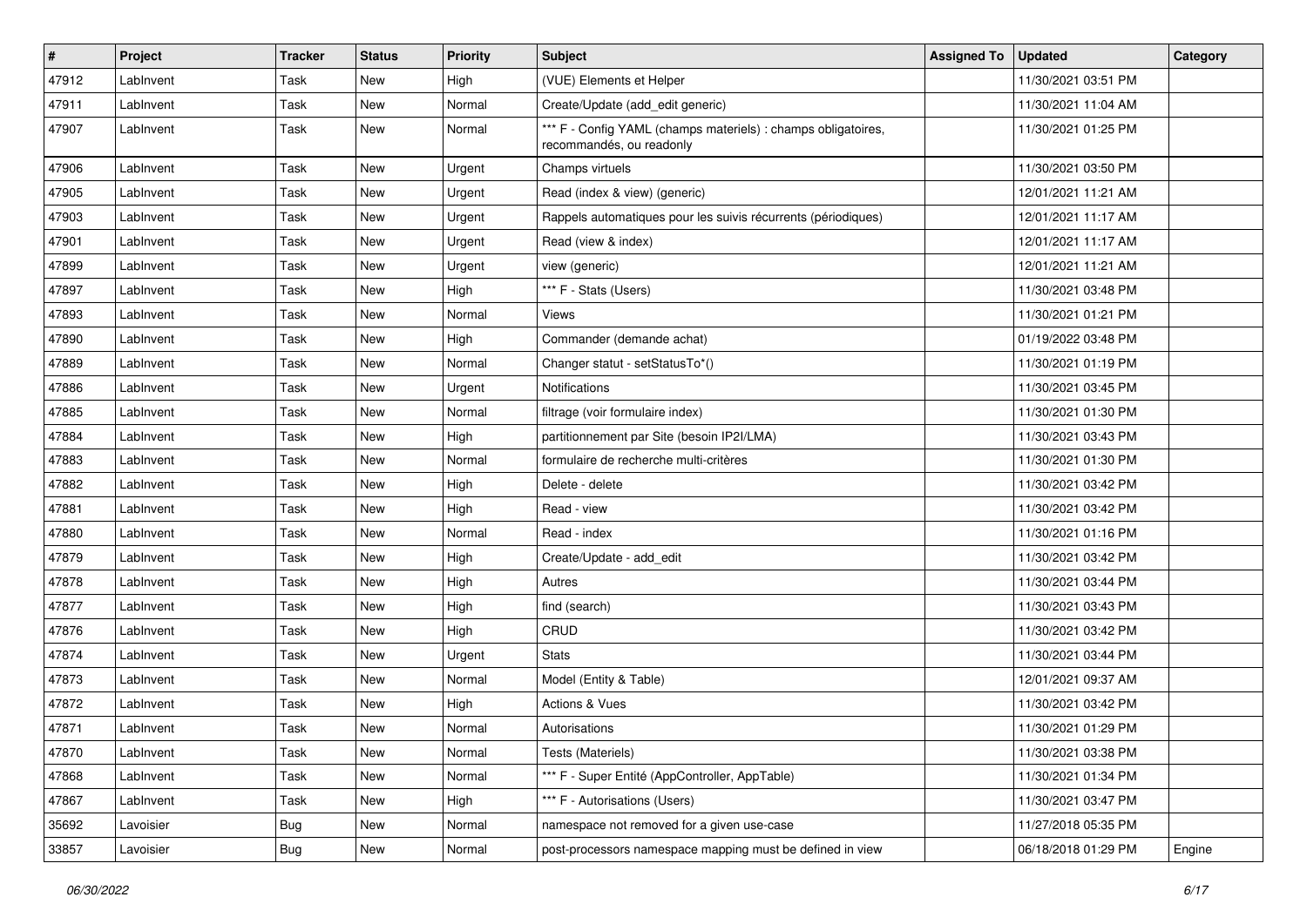| $\sharp$ | Project   | <b>Tracker</b> | <b>Status</b> | <b>Priority</b> | <b>Subject</b>                                                                                    | <b>Assigned To</b> | <b>Updated</b>      | <b>Category</b>               |
|----------|-----------|----------------|---------------|-----------------|---------------------------------------------------------------------------------------------------|--------------------|---------------------|-------------------------------|
| 20738    | Lavoisier | <b>Bug</b>     | <b>New</b>    | Low             | Stacktrace                                                                                        |                    | 08/30/2017 10:39 AM | Stacktrace                    |
| 11100    | Lavoisier | <b>Bug</b>     | New           | Normal          | <element-ignore> should not remove the namespace declaration<br/>(xmlns)</element-ignore>         |                    | 10/16/2015 01:48 PM | <b>XML Template</b><br>Engine |
| 9623     | Lavoisier | <b>Bug</b>     | <b>New</b>    | Normal          | SynchronousCacheConnector stays in building state until the calling<br>view is finished           |                    | 04/01/2015 06:21 PM | Adaptors                      |
| 8380     | Lavoisier | <b>Bug</b>     | New           | Normal          | remove attribute @evaluated from generated adaptors<br>documentation                              |                    | 10/28/2014 04:51 PM | Doc                           |
| 8379     | Lavoisier | Bug            | New           | Normal          | NullPointerException at startup                                                                   |                    | 10/28/2014 04:49 PM |                               |
| 8217     | Lavoisier | <b>Bug</b>     | <b>New</b>    | Normal          | Logo demo view seems broken                                                                       |                    | 10/13/2014 02:06 PM |                               |
| 8055     | Lavoisier | <b>Bug</b>     | <b>New</b>    | Normal          | view "debug" fails when Lavoisier is installed in a directory with<br>special character           |                    | 09/19/2014 05:02 PM |                               |
| 7566     | Lavoisier | <b>Bug</b>     | <b>New</b>    | Low             | fields of view "form" are disabled when they have default value                                   |                    | 06/27/2014 04:53 PM | Console                       |
| 7465     | Lavoisier | <b>Bug</b>     | <b>New</b>    | Normal          | fix all the relative URL used by the web console                                                  |                    | 06/17/2014 04:57 PM | Console                       |
| 37910    | Lavoisier | Feature        | <b>New</b>    | High            | do not log AdaptorException when they are already sent to the user                                |                    | 07/25/2019 09:41 AM |                               |
| 37461    | Lavoisier | Feature        | <b>New</b>    | Normal          | add support for jdk 11                                                                            |                    | 04/25/2019 01:53 PM |                               |
| 34801    | Lavoisier | Feature        | New           | Normal          | add support for attribute @if in element view/variable                                            |                    | 07/31/2018 12:57 PM |                               |
| 33350    | Lavoisier | Feature        | <b>New</b>    | Low             | add a XPath function multireplace()                                                               |                    | 05/31/2018 03:49 PM | Engine                        |
| 32928    | Lavoisier | Feature        | <b>New</b>    | Normal          | support enumeration in route properties                                                           |                    | 05/18/2018 02:23 PM | Service                       |
| 30741    | Lavoisier | Feature        | <b>New</b>    | Low             | add research button on web site                                                                   |                    | 04/04/2018 10:53 AM | Doc                           |
| 30735    | Lavoisier | Feature        | <b>New</b>    | Low             | write documentation about the admin web console                                                   |                    | 04/04/2018 10:52 AM | Doc                           |
| 27576    | Lavoisier | Feature        | New           | Normal          | add a parameter "priority" on WhenCreatedTrigger                                                  |                    | 02/02/2018 03:18 PM | Engine                        |
| 27570    | Lavoisier | Feature        | <b>New</b>    | Normal          | NotifiedTrigger should bypass attribute @ignore-during                                            |                    | 02/02/2018 03:05 PM | Engine                        |
| 26907    | Lavoisier | Feature        | <b>New</b>    | Normal          | implement XPath function format-number()                                                          |                    | 01/10/2018 03:18 PM | <b>XML Template</b><br>Engine |
| 11915    | Lavoisier | Feature        | <b>New</b>    | Normal          | change the parameters of plugin ChartRenderer                                                     |                    | 02/05/2016 12:25 PM | Adaptors                      |
| 11484    | Lavoisier | Feature        | <b>New</b>    | Low             | improve command "lavoisier-upgrade.sh"                                                            |                    | 04/10/2018 11:06 AM |                               |
| 10315    | Lavoisier | Feature        | <b>New</b>    | Normal          | Index size of IndexedFileCache plugin is limited by the max number<br>of inodes                   |                    | 07/07/2015 10:12 AM | Adaptors                      |
| 9799     | Lavoisier | Feature        | <b>New</b>    | Normal          | esxl function missing : add-duration                                                              |                    | 04/30/2015 11:00 AM |                               |
| 9778     | Lavoisier | Feature        | <b>New</b>    | Normal          | support cookies in HTTPConnector                                                                  |                    | 04/28/2015 01:39 PM | Adaptors                      |
| 9704     | Lavoisier | Feature        | New           | Normal          | add option --override to lavoisier-upgrade.sh                                                     |                    | 04/15/2015 10:07 AM |                               |
| 9624     | Lavoisier | Feature        | New           | Normal          | when cache is empty and being built, user queries should be waiting<br>for it rather than failing |                    | 04/01/2015 06:30 PM | Engine                        |
| 9622     | Lavoisier | Feature        | New           | Normal          | add links to fallback views into view "dependencies"                                              |                    | 04/01/2015 06:19 PM | Console                       |
| 9607     | Lavoisier | Feature        | New           | Normal          | Add SAML 2.0 support in Lavoisier                                                                 |                    | 04/01/2015 11:32 AM | Adaptors                      |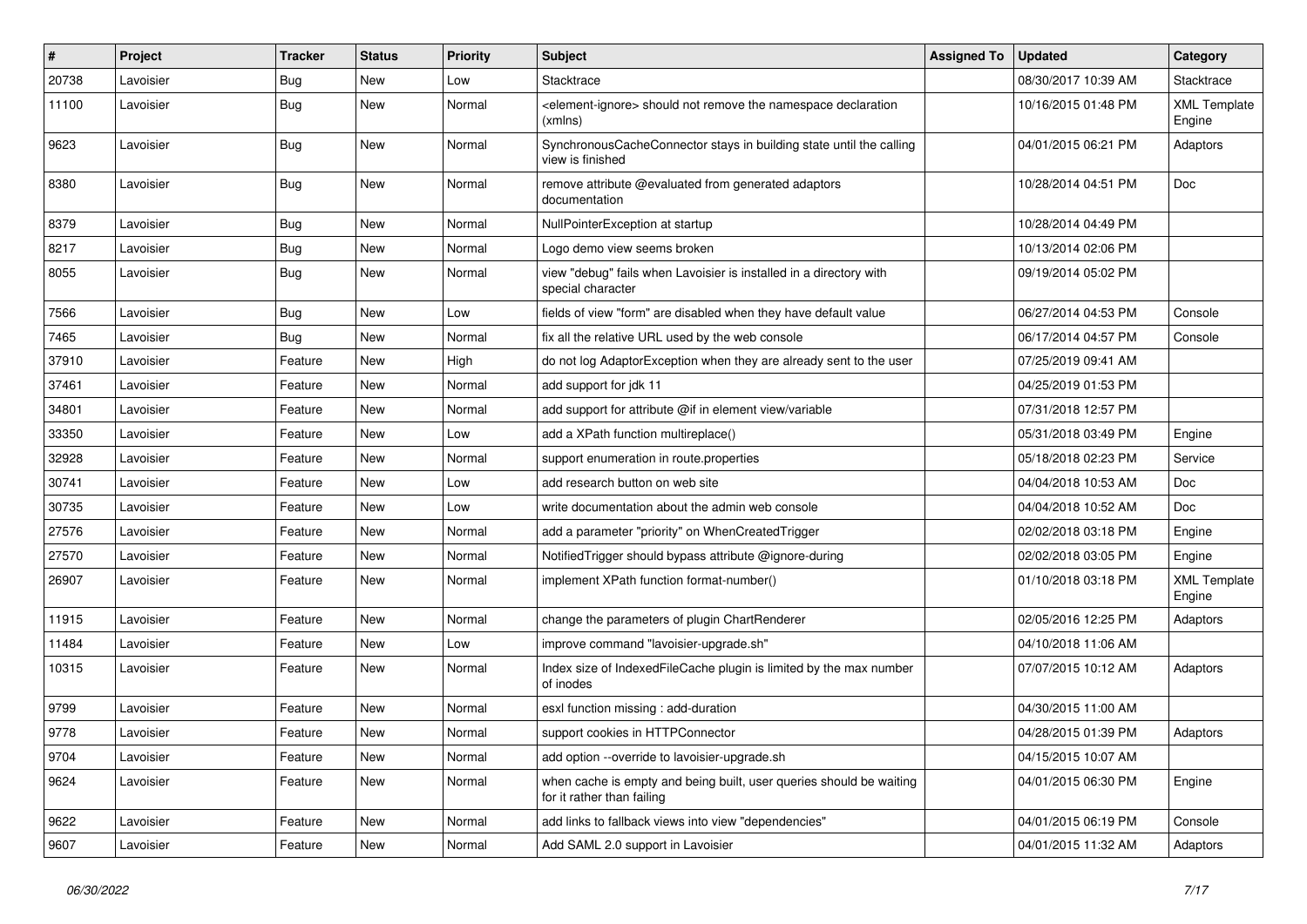| $\pmb{\#}$ | Project   | <b>Tracker</b> | <b>Status</b> | <b>Priority</b> | <b>Subject</b>                                                                                                              | <b>Assigned To</b> | <b>Updated</b>      | Category                          |
|------------|-----------|----------------|---------------|-----------------|-----------------------------------------------------------------------------------------------------------------------------|--------------------|---------------------|-----------------------------------|
| 9606       | Lavoisier | Feature        | New           | High            | add attribute @encoding to element <connector></connector>                                                                  |                    | 03/31/2015 06:29 PM | Engine                            |
| 9564       | Lavoisier | Feature        | New           | Normal          | reorganize <pre-renderer> section</pre-renderer>                                                                            |                    | 03/30/2015 10:37 AM | Engine                            |
| 9563       | Lavoisier | Feature        | New           | Normal          | support <elements-ignore> into <element-create-as-parent></element-create-as-parent></elements-ignore>                      |                    | 03/30/2015 10:30 AM | <b>XML Template</b><br>Engine     |
| 9562       | Lavoisier | Feature        | New           | Normal          | re-implement <pre-renderers> in streaming mode</pre-renderers>                                                              |                    | 03/30/2015 10:32 AM | Engine                            |
| 9560       | Lavoisier | Feature        | <b>New</b>    | Normal          | SurroundSerializer should ignore header lines (starting with )</td <td></td> <td>03/30/2015 10:17 AM</td> <td>Adaptors</td> |                    | 03/30/2015 10:17 AM | Adaptors                          |
| 9559       | Lavoisier | Feature        | New           | Normal          | develop a TextRenderer plugin                                                                                               |                    | 03/30/2015 10:15 AM | Adaptors                          |
| 9496       | Lavoisier | Feature        | New           | High            | upgrade to more recent version of JSW                                                                                       |                    | 03/18/2015 06:34 PM | <b>Build</b>                      |
| 9467       | Lavoisier | Feature        | New           | Normal          | improve flexibility of JSONRenderer                                                                                         |                    | 03/16/2015 01:54 PM | Adaptors                          |
| 9086       | Lavoisier | Feature        | <b>New</b>    | High            | enable refreshing all notifiable caches with one single click                                                               |                    | 02/09/2015 12:37 PM | Console                           |
| 8817       | Lavoisier | Feature        | New           | Normal          | develop a XML template optimizer                                                                                            |                    | 12/19/2014 05:10 PM | <b>XML Template</b><br>Engine     |
| 8405       | Lavoisier | Feature        | New           | Normal          | implement XPath function choose_not_null(arg1, arg2)                                                                        |                    | 10/30/2014 02:21 PM | Engine                            |
| 8404       | Lavoisier | Feature        | <b>New</b>    | Normal          | support parameters in <pre-renderers></pre-renderers>                                                                       |                    | 10/30/2014 11:03 AM | Engine                            |
| 8261       | Lavoisier | Feature        | New           | Normal          | support attribute @out-xpath on <element></element>                                                                         |                    | 10/17/2014 07:15 PM | <b>XML Template</b><br>Engine     |
| 8260       | Lavoisier | Feature        | New           | Normal          | develop plugin ElementProcessor                                                                                             |                    | 10/17/2014 07:10 PM | Adaptors                          |
| 8259       | Lavoisier | Feature        | New           | Normal          | support parameter "renderer" in ZipRenderer and GZipRenderer                                                                |                    | 10/17/2014 07:08 PM | Adaptors                          |
| 8258       | Lavoisier | Feature        | New           | Normal          | add attribute @default to <renderers></renderers>                                                                           |                    | 10/17/2014 07:07 PM | Engine                            |
| 8241       | Lavoisier | Feature        | <b>New</b>    | Normal          | improve dropdown list of view "form"                                                                                        |                    | 10/15/2014 06:05 PM | Engine                            |
| 8240       | Lavoisier | Feature        | New           | Normal          | LDAPConnector/LDIFSerializer should generate data in DSML<br>format                                                         |                    | 10/15/2014 06:02 PM | Adaptors                          |
| 8172       | Lavoisier | Feature        | <b>New</b>    | Normal          | support XPath function append()                                                                                             |                    | 10/06/2014 10:43 AM | <b>XML Template</b><br>Engine     |
| 8132       | Lavoisier | Feature        | <b>New</b>    | Normal          | support attribute @first-child-attributes in <element></element>                                                            |                    | 09/30/2014 04:28 PM |                                   |
| 7811       | Lavoisier | Feature        | <b>New</b>    | Normal          | support server-side argument validation with XPath                                                                          |                    | 07/30/2014 05:05 PM |                                   |
| 7649       | Lavoisier | Feature        | New           | Normal          | develop a XMLTemplateProcessor plugin                                                                                       |                    | 07/04/2014 05:52 PM | Adaptors                          |
| 7619       | Lavoisier | Feature        | <b>New</b>    | Normal          | replace @INCLUDES with #include in properties files                                                                         |                    | 07/04/2014 11:17 AM | Engine                            |
| 7464       | Lavoisier | Feature        | New           | Normal          | replace XSL with HTML template in web console                                                                               |                    | 06/17/2014 04:55 PM | Console                           |
| 7463       | Lavoisier | Feature        | New           | Normal          | add attribute tpl:url.                                                                                                      |                    | 06/17/2014 04:54 PM | <b>HTML</b><br>Template<br>Engine |
| 7461       | Lavoisier | Feature        | New           | High            | add XPath function url()                                                                                                    |                    | 02/17/2015 01:04 PM | Engine                            |
| 7460       | Lavoisier | Feature        | New           | High            | support HTTP proxy                                                                                                          |                    | 02/17/2015 01:04 PM |                                   |
| 7325       | Lavoisier | Feature        | New           | Normal          | support filtering dependencies graph by categories                                                                          |                    | 06/04/2014 05:14 PM | Console                           |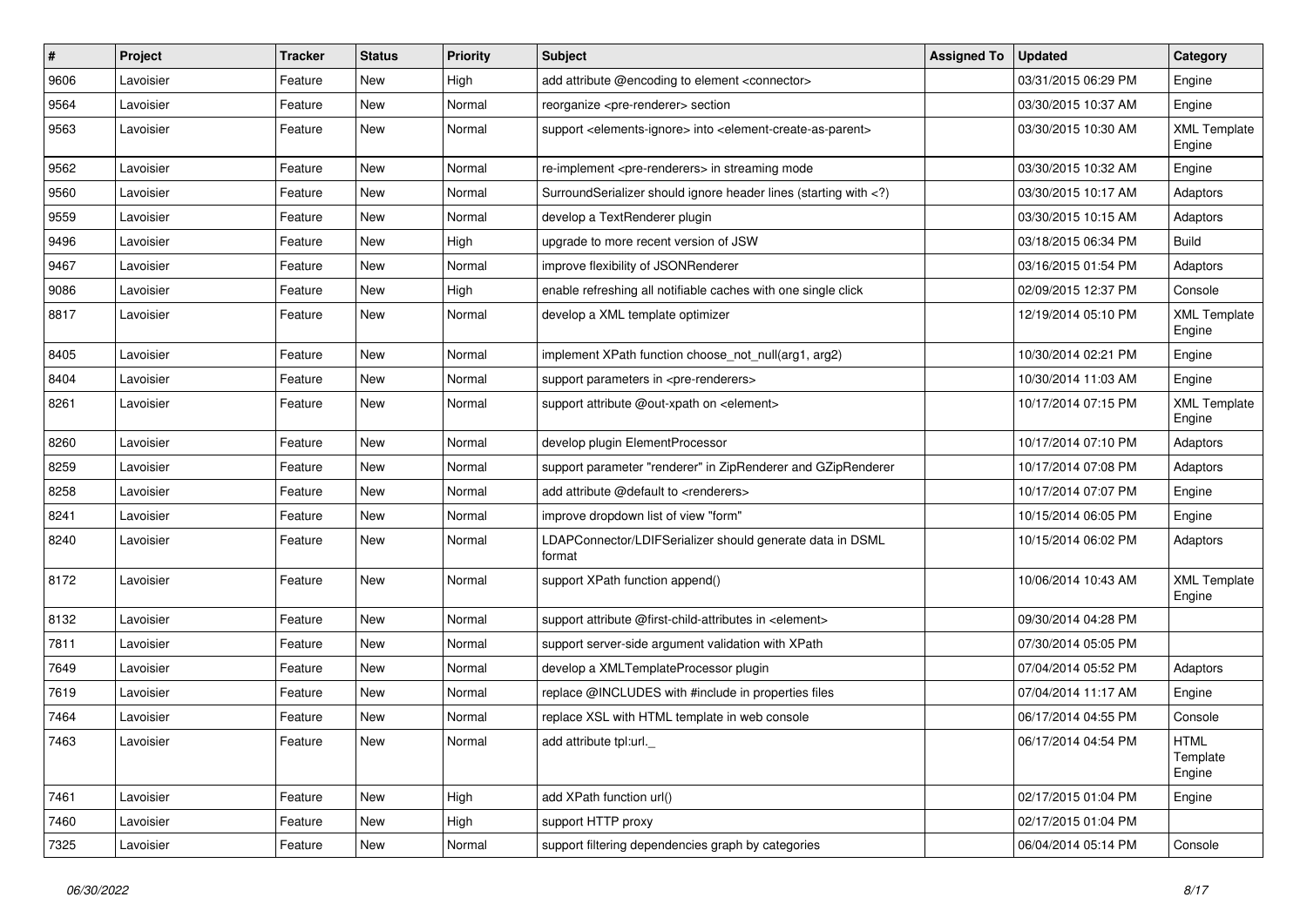| $\vert$ # | <b>Project</b>          | <b>Tracker</b> | <b>Status</b> | <b>Priority</b> | Subject                                                  | <b>Assigned To</b> | <b>Updated</b>      | Category                         |
|-----------|-------------------------|----------------|---------------|-----------------|----------------------------------------------------------|--------------------|---------------------|----------------------------------|
| 6687      | Lavoisier               | Feature        | <b>New</b>    | Low             | develop a CronTrigger                                    |                    | 03/27/2014 04:36 PM | Adaptors                         |
| 6360      | Lavoisier               | Feature        | <b>New</b>    | Low             | develop a EntriesProcessor (or a EntriesRenderer)        |                    | 03/05/2014 03:22 PM | Adaptors                         |
| 6353      | Lavoisier               | Feature        | New           | Low             | support new parameter type "Language"                    |                    | 03/24/2014 10:40 AM | Engine                           |
| 6325      | Lavoisier               | Feature        | New           | Low             | enable limiting the maximum output size                  |                    | 03/24/2014 10:40 AM | Engine                           |
| 6303      | Lavoisier               | Feature        | New           | Low             | support attributes @package and @id on <config></config> |                    | 03/24/2014 10:31 AM | Engine                           |
| 6260      | Lavoisier               | Feature        | <b>New</b>    | Low             | support introspection of view-template                   |                    | 03/24/2014 10:40 AM | Engine                           |
| 5558      | Lavoisier               | Feature        | <b>New</b>    | Low             | add XPath function build_xpath()                         |                    | 11/29/2013 09:58 AM | Engine                           |
| 5090      | Lavoisier               | Feature        | New           | Low             | add new adaptor type : <writer></writer>                 |                    | 03/24/2014 10:26 AM | Engine                           |
| 5009      | Lavoisier               | Feature        | New           | Low             | <b>ICalRenderer</b>                                      |                    | 01/21/2014 06:02 PM | Adaptors                         |
| 5008      | Lavoisier               | Feature        | <b>New</b>    | Low             | <b>ICalSerializer</b>                                    |                    | 01/21/2014 06:01 PM | Adaptors                         |
| 4934      | Lavoisier               | Feature        | New           | Low             | implement some additional cache adaptors                 |                    | 02/07/2014 04:59 PM | Adaptors                         |
| 4906      | Lavoisier               | Feature        | <b>New</b>    | Low             | XPath2SQLTemplate : add support for SQL functions        |                    | 03/24/2014 10:26 AM | Adaptors                         |
| 4905      | Lavoisier               | Feature        | New           | Low             | XPath2SQLTemplate: add support for XPath functions       |                    | 03/24/2014 10:26 AM | Adaptors                         |
| 4904      | Lavoisier               | Feature        | New           | Low             | XPath2SQLTemplate : add support for ORDER BY             |                    | 03/24/2014 10:26 AM | Adaptors                         |
| 4871      | Lavoisier               | Feature        | <b>New</b>    | Low             | ExcelSerializer                                          |                    | 03/24/2014 10:26 AM | Adaptors                         |
| 4870      | Lavoisier               | Feature        | New           | Low             | BinarySerializer                                         |                    | 03/24/2014 10:26 AM | Adaptors                         |
| 4867      | Lavoisier               | Feature        | New           | Low             | ScalaProcessor                                           |                    | 03/24/2014 10:26 AM | Adaptors                         |
| 4866      | Lavoisier               | Feature        | New           | Low             | <b>XQueryConnector</b>                                   |                    | 03/24/2014 10:26 AM | Adaptors                         |
| 4865      | Lavoisier               | Feature        | <b>New</b>    | Low             | support remote connection in JMXConnector                |                    | 03/24/2014 10:26 AM | Adaptors                         |
| 4863      | Lavoisier               | Feature        | <b>New</b>    | Low             | YAMLRenderer                                             |                    | 03/24/2014 10:26 AM | Adaptors                         |
| 2112      | LC <sub>2</sub>         | Feature        | <b>New</b>    | Low             | Rorc lib                                                 |                    | 04/08/2013 06:11 PM |                                  |
| 2076      | LC <sub>2</sub>         | Feature        | New           | Low             | Finer grained report for boot Crocus script              |                    | 10/11/2011 02:18 PM |                                  |
| 23257     | operations-portal-users | <b>Bug</b>     | New           | Normal          | Downtime notification admin page                         |                    | 10/25/2017 03:57 PM | Downtime<br>Notification         |
| 35045     | operations-portal-users | Feature        | <b>New</b>    | Normal          | Tasks for the release                                    |                    | 09/20/2018 10:48 AM | Others                           |
| 35044     | operations-portal-users | Feature        | New           | Normal          | New ROD dashboard                                        |                    | 09/20/2018 10:42 AM | Dashboard                        |
| 1083      | Oval                    | Bug            | <b>New</b>    | Immediate       | oval log -gui                                            |                    | 11/16/2010 11:45 AM | <b>Command Line</b><br>Interface |
| 1082      | Oval                    | <b>Bug</b>     | New           | Low             | NO DIFF                                                  |                    | 11/16/2010 11:44 AM | Command Line<br>Interface        |
| 597       | Oval                    | Feature        | New           | Normal          | YAML comme langage de configuration ?                    |                    | 05/11/2010 01:36 PM |                                  |
| 12978     | PEM                     | <b>Bug</b>     | New           | Low             | pem-sync pull                                            |                    | 03/24/2016 05:11 PM |                                  |
| 12963     | PEM                     | <b>Bug</b>     | New           | Normal          | add_tool crash                                           |                    | 03/24/2016 09:10 AM |                                  |
| 12962     | PEM                     | <b>Bug</b>     | New           | Normal          | pem-sync list ???                                        |                    | 03/24/2016 09:05 AM |                                  |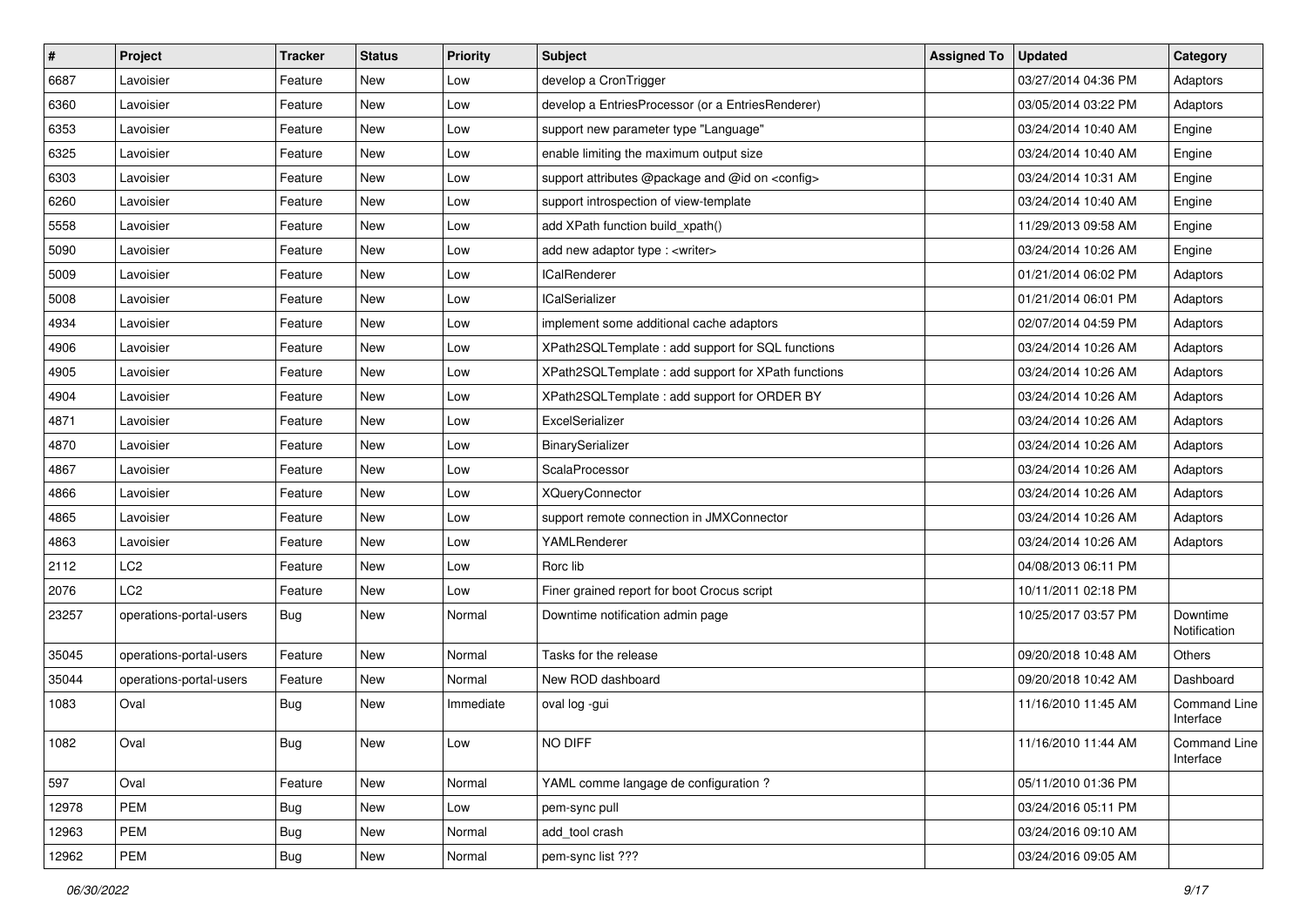| $\vert$ # | Project | <b>Tracker</b> | <b>Status</b> | <b>Priority</b> | <b>Subject</b>                                                                                                                   | <b>Assigned To</b> | <b>Updated</b>      | Category |
|-----------|---------|----------------|---------------|-----------------|----------------------------------------------------------------------------------------------------------------------------------|--------------------|---------------------|----------|
| 10314     | PEM     | <b>Bug</b>     | New           | High            | Environment compliant with CLI                                                                                                   |                    | 07/07/2015 09:57 AM |          |
| 10313     | PEM     | <b>Bug</b>     | New           | Normal          | Error message to change !                                                                                                        |                    | 07/07/2015 09:51 AM |          |
| 10274     | PEM     | <b>Bug</b>     | New           | Normal          | SYSTEM.ASSERTIONS.ASSERT_FAILURE                                                                                                 |                    | 07/01/2015 11:12 AM |          |
| 12976     | PEM     | Feature        | New           | Low             | pem-sync co pem                                                                                                                  |                    | 03/24/2016 05:00 PM |          |
| 12975     | PEM     | Feature        | New           | Normal          | pem-sync co_pem                                                                                                                  |                    | 03/24/2016 04:54 PM |          |
| 12974     | PEM     | Feature        | New           | Normal          | pem-sync cp_pem                                                                                                                  |                    | 03/24/2016 04:52 PM |          |
| 12961     | PEM     | Feature        | New           | Normal          | PEM version                                                                                                                      |                    | 03/24/2016 09:03 AM |          |
| 10273     | PEM     | Feature        | New           | Normal          | Easier configuration process                                                                                                     |                    | 07/01/2015 11:11 AM |          |
| 4068      | Pipelet | <b>Bug</b>     | New           | High            | Tagging works randomly with konqueror                                                                                            |                    | 03/07/2013 10:39 AM | Web      |
| 2753      | Pipelet | <b>Bug</b>     | New           | Urgent          | retrieve hook name from source code                                                                                              |                    | 05/22/2012 02:36 PM |          |
| 1566      | Pipelet | <b>Bug</b>     | New           | Low             | Bug daemon cherrypy on Macintosh                                                                                                 |                    | 05/10/2011 12:14 PM |          |
| 1437      | Pipelet | <b>Bug</b>     | New           | Normal          | str_parents not updated in time for glob_parent                                                                                  |                    | 03/10/2011 05:51 PM |          |
| 9534      | Pipelet | Feature        | New           | Normal          | logging of stdout and stderr                                                                                                     |                    | 03/25/2015 02:31 PM |          |
| 8262      | Pipelet | Feature        | New           | Normal          | LocalRepository: recursive search of segment source script                                                                       |                    | 10/19/2014 05:13 PM |          |
| 3992      | Pipelet | Feature        | <b>New</b>    | Low             | directory in data with specific color                                                                                            |                    | 02/20/2013 05:19 PM |          |
| 3954      | Pipelet | Task           | New           | Low             | Documentation: Environment cheat sheet                                                                                           |                    | 02/13/2013 11:00 AM |          |
| 1337      | Pipelet | Task           | New           | Normal          | logged subprocess improvement                                                                                                    |                    | 03/08/2011 09:07 PM |          |
| 1336      | Pipelet | Task           | New           | Low             | Add comments in multiplex                                                                                                        |                    | 02/24/2011 10:17 AM |          |
| 1178      | Pipelet | Task           | New           | High            | writing mysql and postgre backends                                                                                               |                    | 02/13/2013 10:49 AM |          |
| 45485     | PyROS   | Feature        | New           | High            | **** D0 - GENERAL, ADMINISTRATIVE & TECHNICAL                                                                                    |                    | 03/16/2022 04:53 PM |          |
| 45484     | PyROS   | Feature        | New           | Normal          | **** D5 - Images management (L1-L2)                                                                                              |                    | 02/02/2022 02:36 PM |          |
| 45483     | PyROS   | Feature        | New           | High            | **** D4 - Images production (L0)                                                                                                 |                    | 03/16/2022 07:28 AM |          |
| 45482     | PyROS   | Feature        | New           | High            | **** D3 - Sequences submission & plannig                                                                                         |                    | 02/22/2022 03:01 PM |          |
| 45481     | PyROS   | Feature        | New           | Normal          | **** D2 - Users & Programs                                                                                                       |                    | 03/29/2022 09:17 AM |          |
| 45480     | PyROS   | Feature        | New           | High            | **** D1 - System Security & Control                                                                                              |                    | 06/29/2022 07:39 AM |          |
| 44721     | PyROS   | Feature        | New           | Normal          | *** GF4 - QUAL - Quality & Tests - High level tests (integration &<br>functional), plan tests, validation des exigences (qualif) |                    | 03/16/2022 04:55 PM |          |
| 44661     | PyROS   | Feature        | New           | Normal          | *** SF13 - IAF - Images Fetching (quicklook & download)                                                                          |                    | 03/15/2022 04:49 PM |          |
| 44659     | PyROS   | Feature        | New           | Normal          | *** GF3 - INFRA - Hardware, Operating System, Network, Security &<br>Safety                                                      |                    | 03/16/2022 04:51 PM |          |
| 44658     | PyROS   | Feature        | New           | High            | *** SF15 - SST - START&STOP - System Startup (launch),<br>monitoring, and Shutdown                                               |                    | 06/28/2022 10:06 PM |          |
| 44584     | PyROS   | Feature        | <b>New</b>    | Normal          | *** SF10 - CAL - Calibration (Dark/Bias/Flat)                                                                                    |                    | 03/15/2022 04:48 PM |          |
| 44172     | PyROS   | Feature        | New           | High            | *** SF14 - OCF - Observatory Unit & Site Configuration                                                                           |                    | 01/29/2022 01:24 AM |          |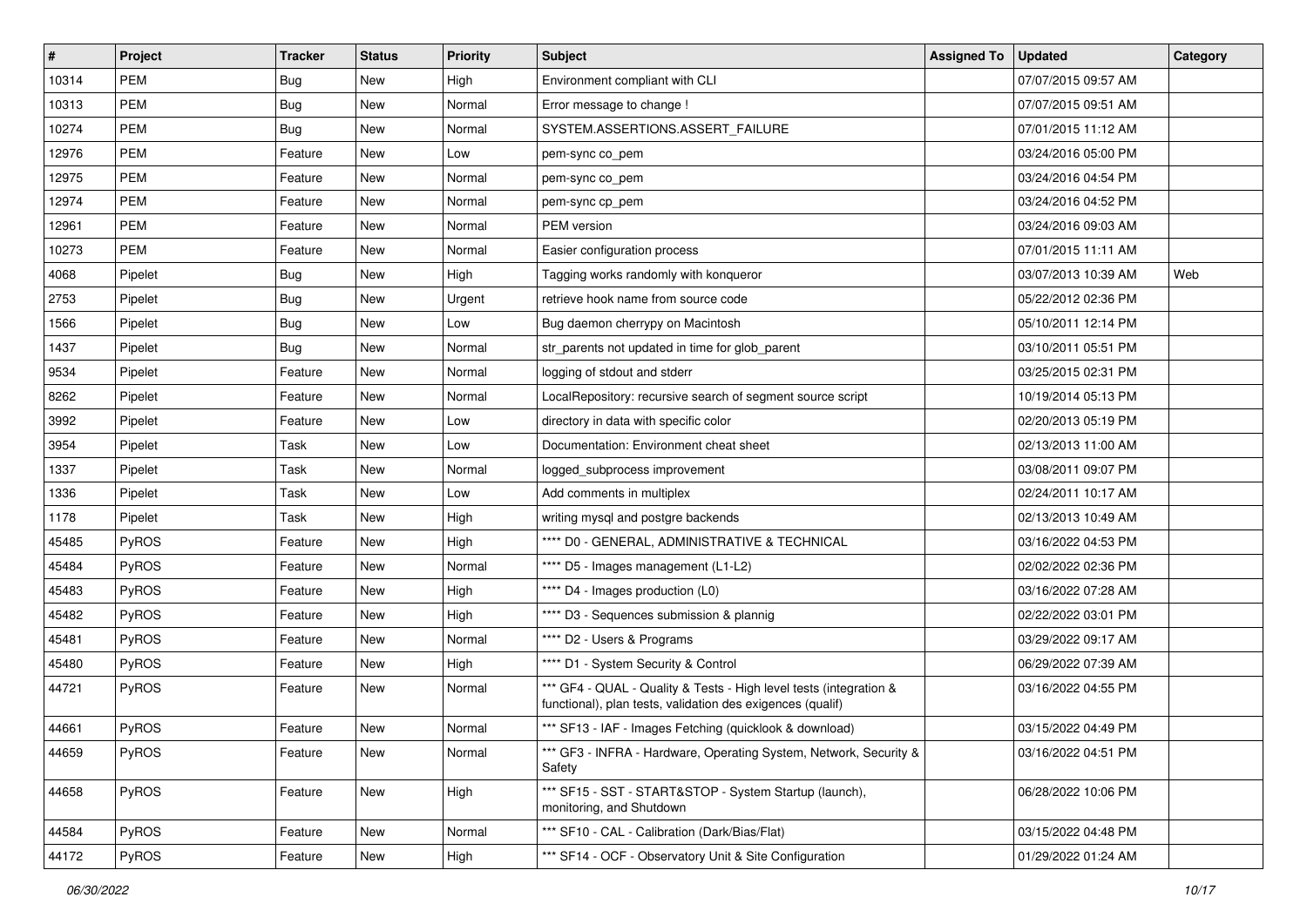| #     | Project      | Tracker | <b>Status</b> | <b>Priority</b> | Subject                                                                                                                               | <b>Assigned To</b> | <b>Updated</b>      | Category |
|-------|--------------|---------|---------------|-----------------|---------------------------------------------------------------------------------------------------------------------------------------|--------------------|---------------------|----------|
| 44165 | PyROS        | Feature | New           | Normal          | *** SF16 - DSH - General monitoring : Dashboard (website)                                                                             |                    | 06/29/2022 07:24 AM |          |
| 44164 | PyROS        | Feature | New           | Normal          | *** SF12 - IAN - Images Analysis (Triton)                                                                                             |                    | 03/15/2022 04:48 PM |          |
| 44163 | PyROS        | Feature | New           | Normal          | *** SF09 - CMC - Command Control - Telescope & Instruments<br>Control & Monitoring (DeviceController, AgentDevice)                    |                    | 03/16/2022 07:28 AM |          |
| 44162 | PyROS        | Feature | New           | High            | *** SF08 - EXE (SOX) - Observation Sequence (SO) eXecution                                                                            |                    | 03/15/2022 04:46 PM |          |
| 44161 | PyROS        | Feature | New           | High            | *** SF04 - SPV - System Coordination & Supervision : Majordome<br>(Conducting) (head)                                                 |                    | 06/29/2022 07:39 AM |          |
| 44160 | PyROS        | Feature | New           | Normal          | *** SF07 - PLN - Observation Sequences Planning & Scheduling                                                                          |                    | 03/15/2022 04:46 PM |          |
| 44159 | PyROS        | Feature | New           | Normal          | *** SF03 - ENV - Environment Monitoring (int/ext, observatory &<br>weather)                                                           |                    | 05/05/2022 09:54 AM |          |
| 44158 | PyROS        | Feature | New           | Normal          | *** SF06 - ALR - Alerts Management                                                                                                    |                    | 03/15/2022 04:46 PM |          |
| 44154 | PyROS        | Feature | In progress   | Normal          | *** SF02 - SCP - Scientific Programs Management                                                                                       |                    | 03/29/2022 09:17 AM |          |
| 44151 | PyROS        | Feature | New           | High            | *** GF1 - PROJ - Project management, documentation, formation<br>des utilisateurs, interfaces, plan de justification de la définition |                    | 01/31/2022 11:32 AM |          |
| 44150 | PyROS        | Feature | In progress   | Normal          | *** SF01 - USR - Users, Roles, and Authorizations Management                                                                          |                    | 03/29/2022 09:14 AM |          |
| 44148 | PyROS        | Feature | New           | High            | *** GF2 - INST - Config, Install, udpate, deploy (IRAP, CNES,<br>TAROT)                                                               |                    | 03/16/2022 07:27 AM |          |
| 51514 | PyROS        | Task    | New           | Normal          | <b>LOG</b>                                                                                                                            |                    | 06/29/2022 07:37 AM |          |
| 49890 | <b>PyROS</b> | Task    | New           | Normal          | Global Start & Stop (safe)                                                                                                            |                    | 03/16/2022 04:52 PM |          |
| 49889 | PyROS        | Task    | New           | Normal          | Backup                                                                                                                                |                    | 03/16/2022 04:49 PM |          |
| 49888 | PyROS        | Task    | New           | Normal          | Firewall                                                                                                                              |                    | 03/16/2022 04:48 PM |          |
| 49887 | PyROS        | Task    | New           | Normal          | Hardware                                                                                                                              |                    | 03/16/2022 04:47 PM |          |
| 49886 | PyROS        | Task    | <b>New</b>    | Normal          | System watch (Nagios, )                                                                                                               |                    | 03/16/2022 04:47 PM |          |
| 49885 | <b>PyROS</b> | Task    | New           | Normal          | <b>Network</b>                                                                                                                        |                    | 03/16/2022 04:46 PM |          |
| 49878 | PyROS        | Task    | New           | Normal          | SF02-SCP integration - Lancement auto de l'agent de gestion du SP<br>lifecycle                                                        |                    | 06/28/2022 10:04 PM |          |
| 49876 | PyROS        | Task    | <b>New</b>    | Normal          | Guitastro integration                                                                                                                 |                    | 03/16/2022 07:28 AM |          |
| 49875 | PyROS        | Task    | New           | Normal          | (classic) Installation Guitastro & dependencies                                                                                       |                    | 03/16/2022 07:27 AM |          |
| 49874 | PyROS        | Task    | New           | Normal          | (docker) Installation Guitastro & dependencies                                                                                        |                    | 06/28/2022 10:11 PM |          |
| 49872 | <b>PyROS</b> | Task    | New           | Normal          | Restauration de la config par défaut                                                                                                  |                    | 03/15/2022 11:10 PM |          |
| 49871 | PyROS        | Task    | New           | Normal          | Config par défaut (à définir)                                                                                                         |                    | 03/15/2022 11:11 PM |          |
| 49870 | PyROS        | Task    | New           | Normal          | Config générale : logo, pagination, couleurs, options générales,<br>options par feature,                                              |                    | 03/15/2022 11:11 PM |          |
| 49543 | PyROS        | Task    | New           | Normal          | Users View (list & 1)                                                                                                                 |                    | 02/23/2022 06:06 PM |          |
| 49262 | PyROS        | Task    | In progress   | Normal          | Sequence Validation                                                                                                                   |                    | 02/03/2022 02:50 PM |          |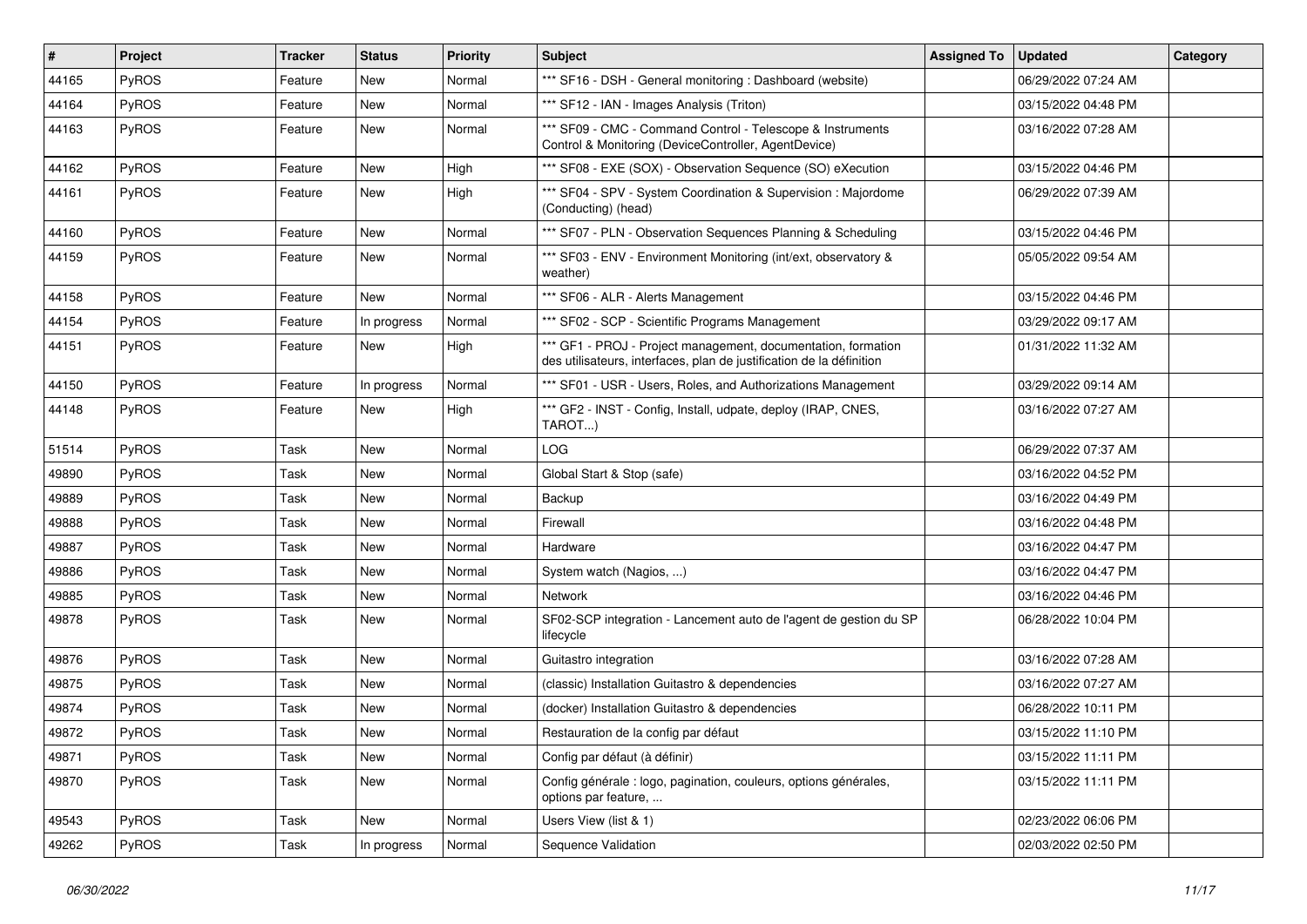| $\vert$ # | Project      | Tracker | <b>Status</b> | <b>Priority</b> | <b>Subject</b>                                                                                                                        | <b>Assigned To</b> | <b>Updated</b>      | Category |
|-----------|--------------|---------|---------------|-----------------|---------------------------------------------------------------------------------------------------------------------------------------|--------------------|---------------------|----------|
| 49253     | PyROS        | Task    | New           | Normal          | READ 1 & list                                                                                                                         |                    | 02/21/2022 03:21 PM |          |
| 49252     | PyROS        | Task    | New           | Normal          | <b>WEB FORM</b>                                                                                                                       |                    | 02/17/2022 01:59 PM |          |
| 49250     | <b>PyROS</b> | Task    | New           | Normal          | <b>CREATE/UPDATE Sequence</b>                                                                                                         |                    | 02/23/2022 12:02 PM |          |
| 49249     | PyROS        | Task    | In progress   | Normal          | General Menu for this feature                                                                                                         |                    | 02/03/2022 09:39 AM |          |
| 49247     | PyROS        | Task    | New           | Normal          | State diagram (doc)                                                                                                                   |                    | 02/03/2022 09:34 AM |          |
| 49246     | PyROS        | Task    | New           | Normal          | Sequence Lifecycle (status)                                                                                                           |                    | 02/03/2022 09:34 AM |          |
| 49210     | PyROS        | Task    | New           | Normal          | <b>CONFIGURATION GENERALE</b>                                                                                                         |                    | 03/15/2022 11:11 PM |          |
| 49157     | <b>PyROS</b> | Task    | New           | Normal          | Super Super Agent qui surveille l'ensemble des super agents sur<br>chaque noeud (?)                                                   |                    | 01/31/2022 12:12 PM |          |
| 49156     | PyROS        | Task    | New           | Normal          | Super Agent qui démarre et stoppe les autres agents, et surveille<br>leur bonne santé (les relance si besoin) => sur chaque noeud (?) |                    | 01/31/2022 12:12 PM |          |
| 49155     | PyROS        | Task    | New           | Normal          | Architecture décentralisée en plusieurs noeuds (communication via<br>BD)                                                              |                    | 01/31/2022 12:09 PM |          |
| 49152     | PyROS        | Task    | New           | Normal          | RUN/EXEC - Start & Stop software (et Agents)                                                                                          |                    | 05/24/2022 02:55 PM |          |
| 49151     | PyROS        | Task    | New           | Normal          | Script central (pyros.py)                                                                                                             |                    | 01/31/2022 11:36 AM |          |
| 49149     | <b>PyROS</b> | Task    | New           | High            | SCRIPT RUN (PYROS/pyros.py) (uniquement pour la partie<br>execution)                                                                  |                    | 05/24/2022 02:55 PM |          |
| 49136     | PyROS        | Task    | New           | Normal          | GF03-INFRA - Logging integration (general logs & agents)                                                                              |                    | 06/29/2022 07:25 AM |          |
| 49135     | <b>PyROS</b> | Task    | New           | Normal          | SF15-SST integration (agents, start, stop, commands)                                                                                  |                    | 06/29/2022 07:23 AM |          |
| 49134     | PyROS        | Task    | New           | Normal          | SF14-OBC integration                                                                                                                  |                    | 01/29/2022 12:52 AM |          |
| 49133     | PyROS        | Task    | New           | Normal          | SF13-IAF integration                                                                                                                  |                    | 01/29/2022 12:47 AM |          |
| 49132     | PyROS        | Task    | New           | Normal          | SF12-IAN integration                                                                                                                  |                    | 01/29/2022 12:48 AM |          |
| 49131     | PyROS        | Task    | <b>New</b>    | Normal          | SF11-IPC integration                                                                                                                  |                    | 01/29/2022 12:46 AM |          |
| 49130     | PyROS        | Task    | New           | Normal          | SF10-CAL integration                                                                                                                  |                    | 01/29/2022 12:46 AM |          |
| 49129     | PyROS        | Task    | New           | Normal          | SF09-CMC integration                                                                                                                  |                    | 01/29/2022 12:46 AM |          |
| 49128     | PyROS        | Task    | New           | Normal          | SF08-EXE integration                                                                                                                  |                    | 01/29/2022 12:45 AM |          |
| 49127     | PyROS        | Task    | New           | Normal          | SF07-PLN integration                                                                                                                  |                    | 01/29/2022 12:45 AM |          |
| 49126     | PyROS        | Task    | New           | Normal          | SF06-ALR integration                                                                                                                  |                    | 01/29/2022 12:45 AM |          |
| 49125     | PyROS        | Task    | New           | Normal          | SF05-SEQ integration                                                                                                                  |                    | 03/15/2022 11:03 PM |          |
| 49124     | PyROS        | Task    | New           | Normal          | SF04-SPV integration (AgentMajordome)                                                                                                 |                    | 06/29/2022 07:21 AM |          |
| 49123     | PyROS        | Task    | New           | Normal          | SF03-ENV integration                                                                                                                  |                    | 06/29/2022 07:20 AM |          |
| 49122     | <b>PyROS</b> | Task    | New           | Normal          | SF02-SCP integration                                                                                                                  |                    | 01/29/2022 12:50 AM |          |
| 49121     | PyROS        | Task    | New           | Normal          | SF01-USR integration                                                                                                                  |                    | 01/29/2022 12:50 AM |          |
| 49120     | PyROS        | Task    | New           | Normal          | General Design (structure, design, responsive, CSS)                                                                                   |                    | 06/29/2022 07:18 AM |          |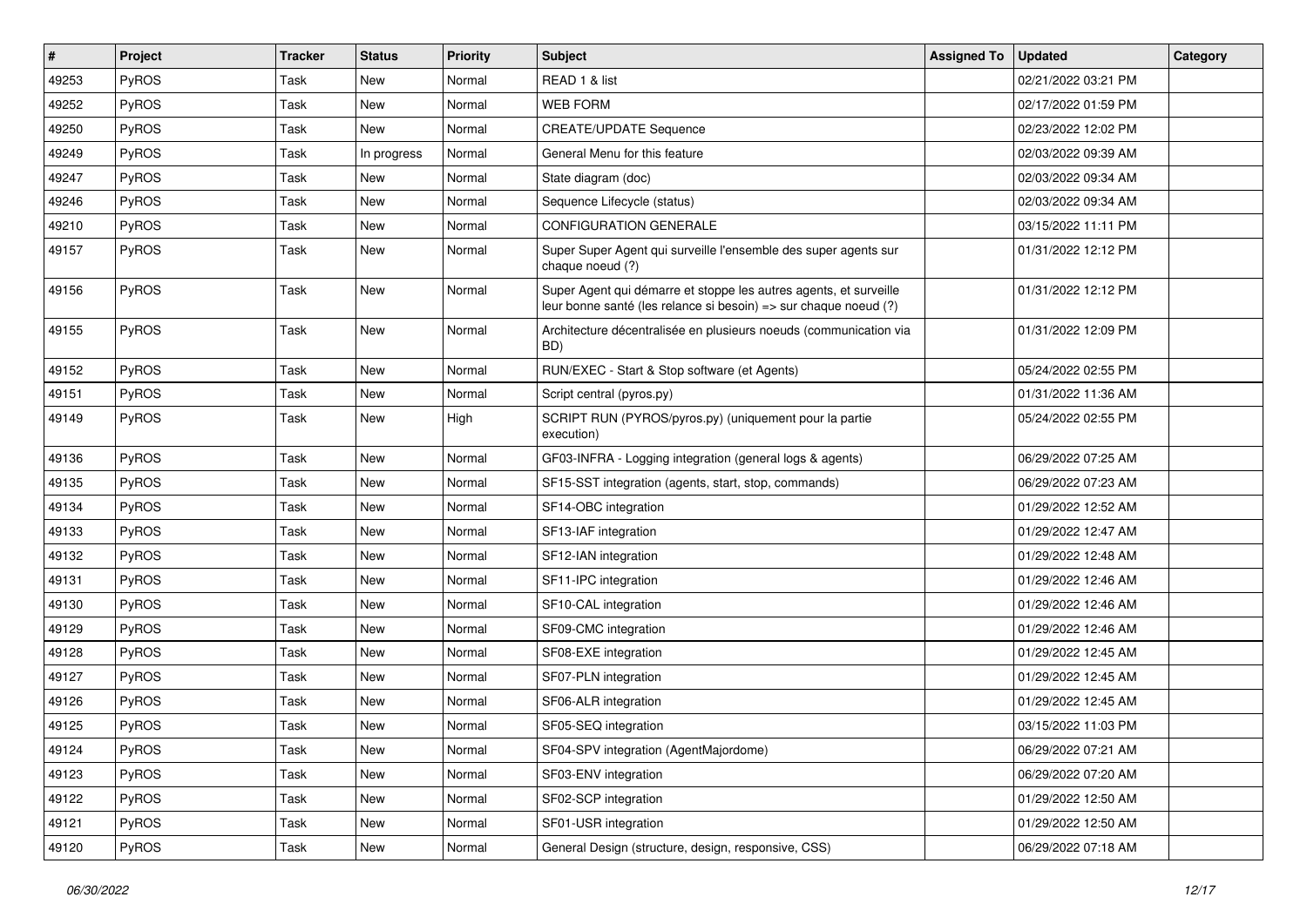| $\vert$ # | Project      | Tracker | <b>Status</b> | <b>Priority</b> | Subject                                                                                    | <b>Assigned To</b> | <b>Updated</b>      | Category |
|-----------|--------------|---------|---------------|-----------------|--------------------------------------------------------------------------------------------|--------------------|---------------------|----------|
| 48307     | PyROS        | Task    | New           | Normal          | Send, Receive, and Process Commands (Agent <= > Agent)                                     |                    | 06/29/2022 07:33 AM |          |
| 48290     | PyROS        | Task    | New           | Normal          | Auto mode                                                                                  |                    | 12/14/2021 12:35 PM |          |
| 48289     | PyROS        | Task    | New           | Normal          | Entity (AgentDevice class)                                                                 |                    | 12/14/2021 12:32 PM |          |
| 48288     | PyROS        | Task    | New           | Normal          | Entity (DeviceController class)                                                            |                    | 12/14/2021 12:31 PM |          |
| 48285     | PyROS        | Task    | <b>New</b>    | Normal          | Lancement auto et gestion du DeviceController associé                                      |                    | 12/14/2021 12:22 PM |          |
| 48284     | PyROS        | Task    | New           | Normal          | Lancement auto et gestion des Components associés (qui sont<br>aussi des DeviceController) |                    | 12/14/2021 12:20 PM |          |
| 48279     | PyROS        | Task    | New           | Normal          | General LOGGING (fichiers texte, écran en mode debug)                                      |                    | 03/16/2022 04:45 PM |          |
| 48278     | PyROS        | Task    | New           | High            | AGENT général (dont dépendent tous les agents et AgentDevices)                             |                    | 06/29/2022 07:37 AM |          |
| 48276     | PyROS        | Task    | New           | Normal          | Scripts d'installation docker                                                              |                    | 12/14/2021 11:44 AM |          |
| 48275     | <b>PyROS</b> | Task    | New           | Normal          | version PROD TNC Nouvelle Calédonie - instance docker de<br>production sur site final      |                    | 12/14/2021 11:42 AM |          |
| 48274     | PyROS        | Task    | New           | Normal          | version TEST TNC France - instance docker de test en France                                |                    | 12/14/2021 11:42 AM |          |
| 48273     | PyROS        | Task    | New           | Normal          | version DEV guitalens - instance docker sur serveur guitalens                              |                    | 12/14/2021 11:46 AM |          |
| 48271     | PyROS        | Task    | <b>New</b>    | High            | CLASSIC installation (with venv)                                                           |                    | 03/16/2022 07:27 AM |          |
| 48270     | PyROS        | Task    | New           | Normal          | SCRIPT INSTALL/UPDATE (PYROS/pyros.py) (uniquement pour la<br>partie install & update)     |                    | 02/23/2022 05:57 PM |          |
| 47447     | PyROS        | Task    | New           | Normal          | (F05) ACTIONS (CRUD), VIEWS, and AUTHORIZATIONS                                            |                    | 02/23/2022 10:45 AM |          |
| 47446     | PyROS        | Task    | New           | Normal          | <b>DOSSIER SSI</b>                                                                         |                    | 10/11/2021 11:32 AM |          |
| 47445     | PyROS        | Task    | New           | Normal          | CAHIER DE RECETTE (NC)                                                                     |                    | 10/11/2021 11:31 AM |          |
| 47444     | PyROS        | Task    | New           | Normal          | MANUELS UTILISATION, INSTALLATION, ET MAINTENANCE                                          |                    | 10/11/2021 11:31 AM |          |
| 47443     | PyROS        | Task    | New           | Normal          | RAPPORT DES TESTS & VALIDATIONS (application du plan de<br>test)                           |                    | 10/11/2021 11:31 AM |          |
| 47442     | PyROS        | Task    | New           | Normal          | PLAN DE TESTS ET DE VALIDATIONS                                                            |                    | 10/11/2021 11:33 AM |          |
| 47441     | PyROS        | Task    | <b>New</b>    | Normal          | DOSSIER DE DÉFINITION                                                                      |                    | 10/11/2021 11:32 AM |          |
| 47440     | PyROS        | Task    | New           | Normal          | <b>LIVRABLES</b>                                                                           |                    | 10/11/2021 11:29 AM |          |
| 47439     | PyROS        | Task    | New           | Normal          | PA et PK CNES                                                                              |                    | 01/31/2022 11:29 AM |          |
| 47438     | PyROS        | Task    | New           | Normal          | PK5 (2023-06) - Doc LIVRABLES (et Présentations)                                           |                    | 10/11/2021 11:26 AM |          |
| 47437     | PyROS        | Task    | New           | Normal          | PA4.1 (2023-05) - Présentations et Rapport Avancement                                      |                    | 10/11/2021 11:25 AM |          |
| 47436     | PyROS        | Task    | New           | Normal          | PK4 (2023-02) - Doc LIVRABLES (et Présentations)                                           |                    | 10/11/2021 11:23 AM |          |
| 47435     | PyROS        | Task    | New           | Normal          | PA3.2 (2023-02) - Présentations et Rapport Avancement                                      |                    | 10/11/2021 11:22 AM |          |
| 47433     | PyROS        | Task    | New           | Normal          | PA3.1 (2023-01) - Présentations et Rapport Avancement                                      |                    | 10/11/2021 11:22 AM |          |
| 47432     | PyROS        | Task    | New           | Normal          | PK3 (2023-01) - Doc LIVRABLES (et Présentations)                                           |                    | 10/11/2021 11:20 AM |          |
| 47431     | PyROS        | Task    | New           | Normal          | PA2.2 (2022-10) - Présentations et Rapport Avancement                                      |                    | 10/11/2021 11:19 AM |          |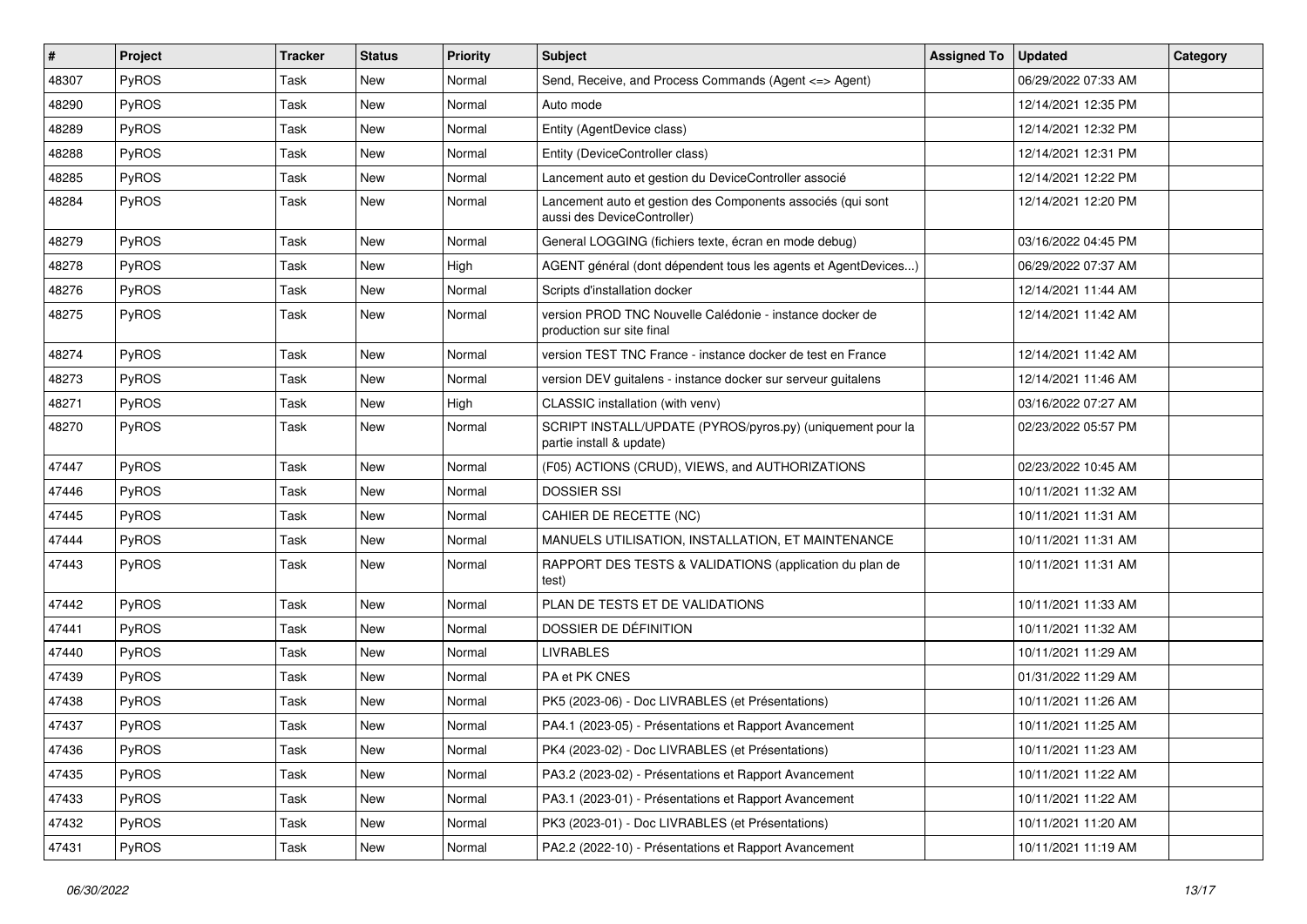| $\vert$ # | Project | <b>Tracker</b> | <b>Status</b> | <b>Priority</b> | <b>Subject</b>                                                                              | <b>Assigned To</b> | <b>Updated</b>      | Category |
|-----------|---------|----------------|---------------|-----------------|---------------------------------------------------------------------------------------------|--------------------|---------------------|----------|
| 47430     | PyROS   | Task           | New           | Normal          | PA2.1 (2022-08) - Présentations et Rapport Avancement                                       |                    | 10/11/2021 11:18 AM |          |
| 47428     | PyROS   | Task           | New           | Normal          | PK2 (2022-06) - Présentations + RA + Doc LIVRABLES                                          |                    | 01/31/2022 11:34 AM |          |
| 47419     | PyROS   | Task           | New           | Normal          | F16 FUNCTIONAL Tests                                                                        |                    | 10/11/2021 10:11 AM |          |
| 47418     | PyROS   | Task           | New           | Normal          | F15 FUNCTIONAL Tests                                                                        |                    | 10/11/2021 10:11 AM |          |
| 47416     | PyROS   | Task           | New           | Normal          | <b>F13 FUNCTIONAL Tests</b>                                                                 |                    | 10/11/2021 10:11 AM |          |
| 47415     | PyROS   | Task           | New           | Normal          | F12 FUNCTIONAL Tests                                                                        |                    | 10/11/2021 10:11 AM |          |
| 47414     | PyROS   | Task           | New           | Normal          | F11 FUNCTIONAL Tests                                                                        |                    | 10/11/2021 10:10 AM |          |
| 47413     | PyROS   | Task           | New           | Normal          | F10 FUNCTIONAL Tests                                                                        |                    | 10/11/2021 10:10 AM |          |
| 47412     | PyROS   | Task           | In progress   | Normal          | F09 Tests                                                                                   |                    | 10/12/2021 03:01 PM |          |
| 47411     | PyROS   | Task           | New           | Normal          | F08 FUNCTIONAL Tests                                                                        |                    | 10/11/2021 10:10 AM |          |
| 47410     | PyROS   | Task           | New           | Normal          | <b>F07 FUNCTIONAL Tests</b>                                                                 |                    | 10/11/2021 10:10 AM |          |
| 47409     | PyROS   | Task           | New           | Normal          | F06 FUNCTIONAL Tests                                                                        |                    | 10/11/2021 10:10 AM |          |
| 47408     | PyROS   | Task           | In progress   | Normal          | F05 Tests                                                                                   |                    | 10/12/2021 03:00 PM |          |
| 47407     | PyROS   | Task           | In progress   | Normal          | F04 Tests                                                                                   |                    | 10/12/2021 03:00 PM |          |
| 47406     | PyROS   | Task           | In progress   | Normal          | F03 Tests                                                                                   |                    | 10/12/2021 03:00 PM |          |
| 47405     | PyROS   | Task           | In progress   | Normal          | F02 Tests                                                                                   |                    | 10/12/2021 02:59 PM |          |
| 47403     | PyROS   | Task           | New           | Normal          | HIGH LEVEL FUNCTION TESTS - Transversal functionalities<br>TESTs involving several features |                    | 10/11/2021 10:08 AM |          |
| 47402     | PyROS   | Task           | New           | Normal          | INTEGRATION TESTS - FEATURES integration tests with each<br>other                           |                    | 10/11/2021 10:07 AM |          |
| 47401     | PyROS   | Task           | New           | Normal          | FUNCTIONAL TESTS - Each FEATURE functional tests                                            |                    | 10/11/2021 11:42 AM |          |
| 47393     | PyROS   | Task           | New           | Normal          | Device Config file (cf F14)                                                                 |                    | 12/14/2021 12:33 PM |          |
| 47392     | PyROS   | Task           | New           | Normal          | Device Commands Grammar (Generic & Native)                                                  |                    | 12/14/2021 12:32 PM |          |
| 47391     | PyROS   | Task           | New           | Normal          | Device Simulator (DeviceSimulator)                                                          |                    | 12/14/2021 12:32 PM |          |
| 47390     | PyROS   | Task           | New           | Normal          | Device Agent (AgentDevice) (de type Agent)                                                  |                    | 12/14/2021 12:32 PM |          |
| 47389     | PyROS   | Task           | New           | Normal          | Device Controller (DeviceController)                                                        |                    | 12/14/2021 12:29 PM |          |
| 47388     | PyROS   | Task           | New           | High            | (F14) ENTITIES - definition & implementation - CONFIG FILES                                 |                    | 01/29/2022 01:25 AM |          |
| 47387     | PyROS   | Task           | New           | Normal          | (F14) CRUD config                                                                           |                    | 01/29/2022 01:24 AM |          |
| 47386     | PyROS   | Task           | New           | Normal          | (F03) Initial data (fixture)                                                                |                    | 12/15/2021 07:32 AM |          |
| 47375     | PyROS   | Task           | New           | Normal          | Association quota SP                                                                        |                    | 10/11/2021 10:37 AM |          |
| 46790     | PyROS   | Task           | New           | Normal          | F16 - EXIGENCES satisfaites (+ tests mis à jour)                                            |                    | 09/14/2021 02:47 PM |          |
| 46789     | PyROS   | Task           | New           | Normal          | F15 - EXIGENCES satisfaites (+ tests mis à jour)                                            |                    | 09/14/2021 02:47 PM |          |
| 46788     | PyROS   | Task           | New           | Normal          | (F14) EXIGENCES satisfaites (+ tests mis à jour)                                            |                    | 01/29/2022 01:24 AM |          |
| 46787     | PyROS   | Task           | New           | Normal          | (F09) REQUIREMENTS validated (+ tests udpated)                                              |                    | 12/14/2021 12:18 PM |          |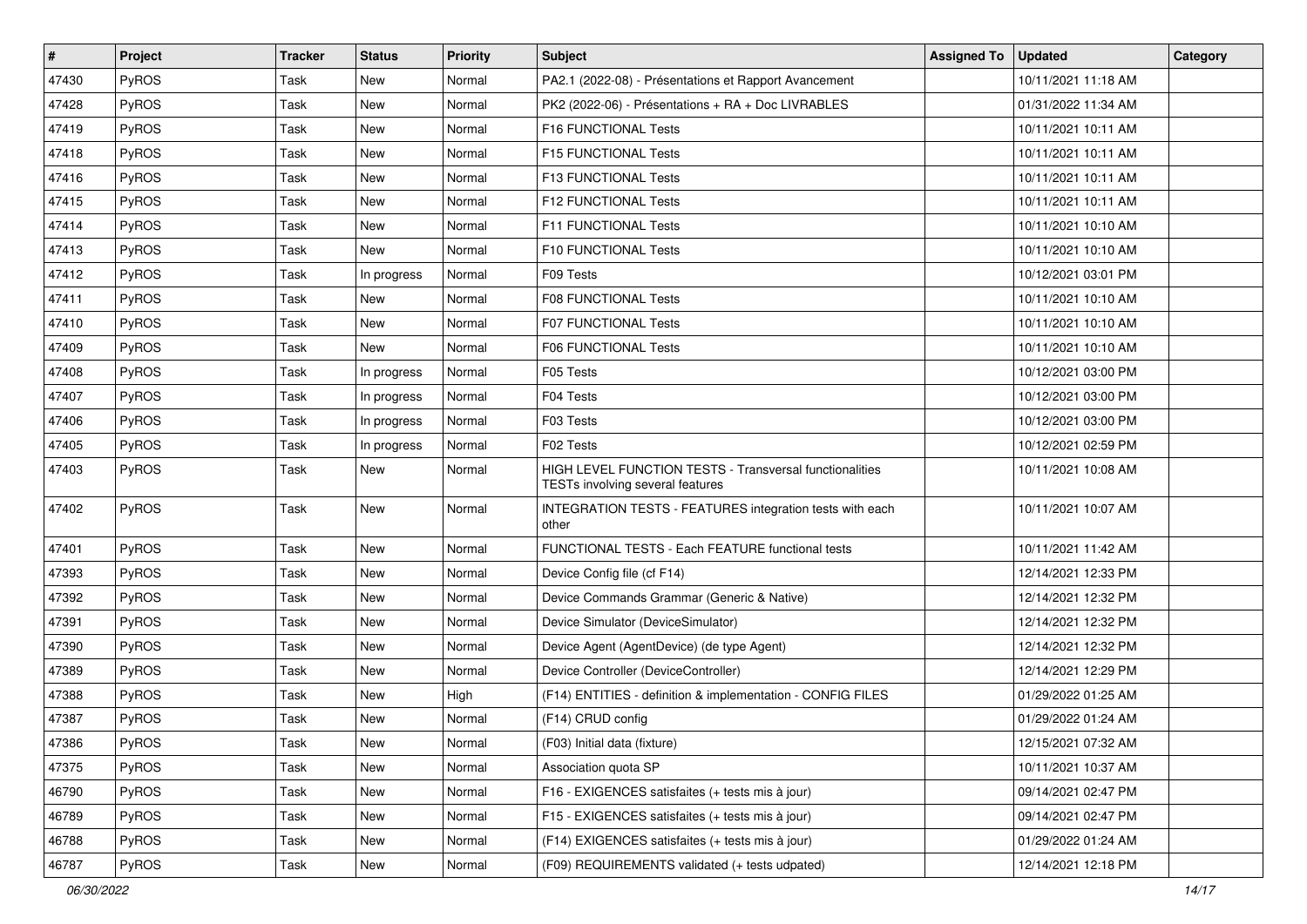| #     | Project      | Tracker | <b>Status</b> | <b>Priority</b> | <b>Subject</b>                                                                              | <b>Assigned To</b> | <b>Updated</b>      | Category |
|-------|--------------|---------|---------------|-----------------|---------------------------------------------------------------------------------------------|--------------------|---------------------|----------|
| 46786 | PyROS        | Task    | New           | Normal          | F08 - EXIGENCES satisfaites (+ tests mis à jour)                                            |                    | 09/14/2021 02:45 PM |          |
| 46785 | PyROS        | Task    | New           | Normal          | F07 - EXIGENCES satisfaites (+ tests mis à jour)                                            |                    | 09/14/2021 02:44 PM |          |
| 46783 | <b>PyROS</b> | Task    | New           | Normal          | F04 - EXIGENCES satisfaites (+ tests mis à jour)                                            |                    | 09/14/2021 02:43 PM |          |
| 46782 | PyROS        | Task    | New           | Normal          | F03 - EXIGENCES satisfaites (+ tests mis à jour)                                            |                    | 09/14/2021 02:43 PM |          |
| 46781 | PyROS        | Task    | New           | Normal          | (F02) EXIGENCES satisfaites (+ tests mis à jour)                                            |                    | 01/29/2022 01:27 AM |          |
| 46780 | PyROS        | Task    | New           | Normal          | (F01) EXIGENCES satisfaites (+ tests mis à jour)                                            |                    | 10/08/2021 06:01 PM |          |
| 45818 | PyROS        | Task    | New           | Normal          | (F14) TESTS to validate this feature                                                        |                    | 08/09/2021 10:43 AM |          |
| 45816 | <b>PyROS</b> | Task    | New           | Normal          | SP Delete                                                                                   |                    | 10/28/2021 08:35 AM |          |
| 45815 | PyROS        | Task    | New           | Normal          | test_SCP_manage_quota                                                                       |                    | 09/22/2021 04:47 PM |          |
| 45811 | PyROS        | Task    | New           | Normal          | SP update                                                                                   |                    | 11/03/2021 09:16 AM |          |
| 45810 | PyROS        | Task    | New           | Normal          | SP Read (view list and view 1)                                                              |                    | 10/27/2021 02:47 PM |          |
| 45809 | PyROS        | Task    | New           | Normal          | SP Create                                                                                   |                    | 10/27/2021 08:42 AM |          |
| 45791 | PyROS        | Task    | New           | Normal          | PA1.1 (2022-03) - Présentations et Rapport Avancement                                       |                    | 10/11/2021 11:14 AM |          |
| 45790 | PyROS        | Task    | <b>New</b>    | Normal          | PK1 (2022-01) - Présentations + RA + Doc LIVRABLES                                          |                    | 01/31/2022 11:33 AM |          |
| 45781 | PyROS        | Task    | In progress   | Normal          | Documentation et Présentations pour les PA et PK CNES                                       |                    | 01/31/2022 11:32 AM |          |
| 45776 | <b>PyROS</b> | Task    | New           | Normal          | <b>Test User Delete</b>                                                                     |                    | 08/13/2021 01:46 PM |          |
| 45772 | PyROS        | Task    | New           | Normal          | Test User Read (view list and view 1)                                                       |                    | 08/13/2021 01:51 PM |          |
| 45766 | <b>PyROS</b> | Task    | New           | Normal          | <b>Test User Update</b>                                                                     |                    | 08/13/2021 01:53 PM |          |
| 45762 | PyROS        | Task    | New           | Normal          | <b>Test User Connexion</b>                                                                  |                    | 08/13/2021 01:55 PM |          |
| 45761 | PyROS        | Task    | New           | Normal          | Test User Create (registration)                                                             |                    | 08/13/2021 01:54 PM |          |
| 45756 | <b>PyROS</b> | Task    | New           | Normal          | QUOTA & PRIO - Gestion du quota et de la priorité                                           |                    | 10/11/2021 10:35 AM |          |
| 45749 | <b>PyROS</b> | Task    | In progress   | Normal          | Gérer le retrait et le retour d'un device (panne, désactiver/réactiver<br>un device)        |                    | 08/09/2021 10:42 AM |          |
| 45748 | PyROS        | Task    | New           | Normal          | Définir Accesseurs (getX())                                                                 |                    | 01/29/2022 01:21 AM |          |
| 45556 | PyROS        | Task    | New           | Normal          | User activation/deactivation                                                                |                    | 06/25/2021 08:18 AM |          |
| 45552 | <b>PyROS</b> | Task    | New           | Normal          | General configuration integration                                                           |                    | 03/15/2022 11:15 PM |          |
| 45346 | PyROS        | Task    | New           | Normal          | (F10) ENTITIES - Initial data (fixture)                                                     |                    | 06/03/2021 09:17 AM |          |
| 45295 | PyROS        | Task    | New           | Normal          | Create DARK files (acquisition)                                                             |                    | 05/27/2021 11:22 AM |          |
| 45294 | <b>PyROS</b> | Task    | New           | Normal          | Create BIAS files (acquisition)                                                             |                    | 05/27/2021 11:22 AM |          |
| 45293 | PyROS        | Task    | New           | Normal          | Create FLAT files (acquisition)                                                             |                    | 05/27/2021 11:21 AM |          |
| 45292 | PyROS        | Task    | New           | Normal          | (F10) TESTS to validate this feature                                                        |                    | 05/27/2021 11:11 AM |          |
| 45291 | PyROS        | Task    | New           | Normal          | (F10) AUTHORIZATIONS for this feature (who can do what) :<br>documentation & implementation |                    | 06/08/2021 08:19 AM |          |
| 45290 | PyROS        | Task    | New           | Normal          | (F10) ENTITIES - definition & implementation                                                |                    | 06/03/2021 09:17 AM |          |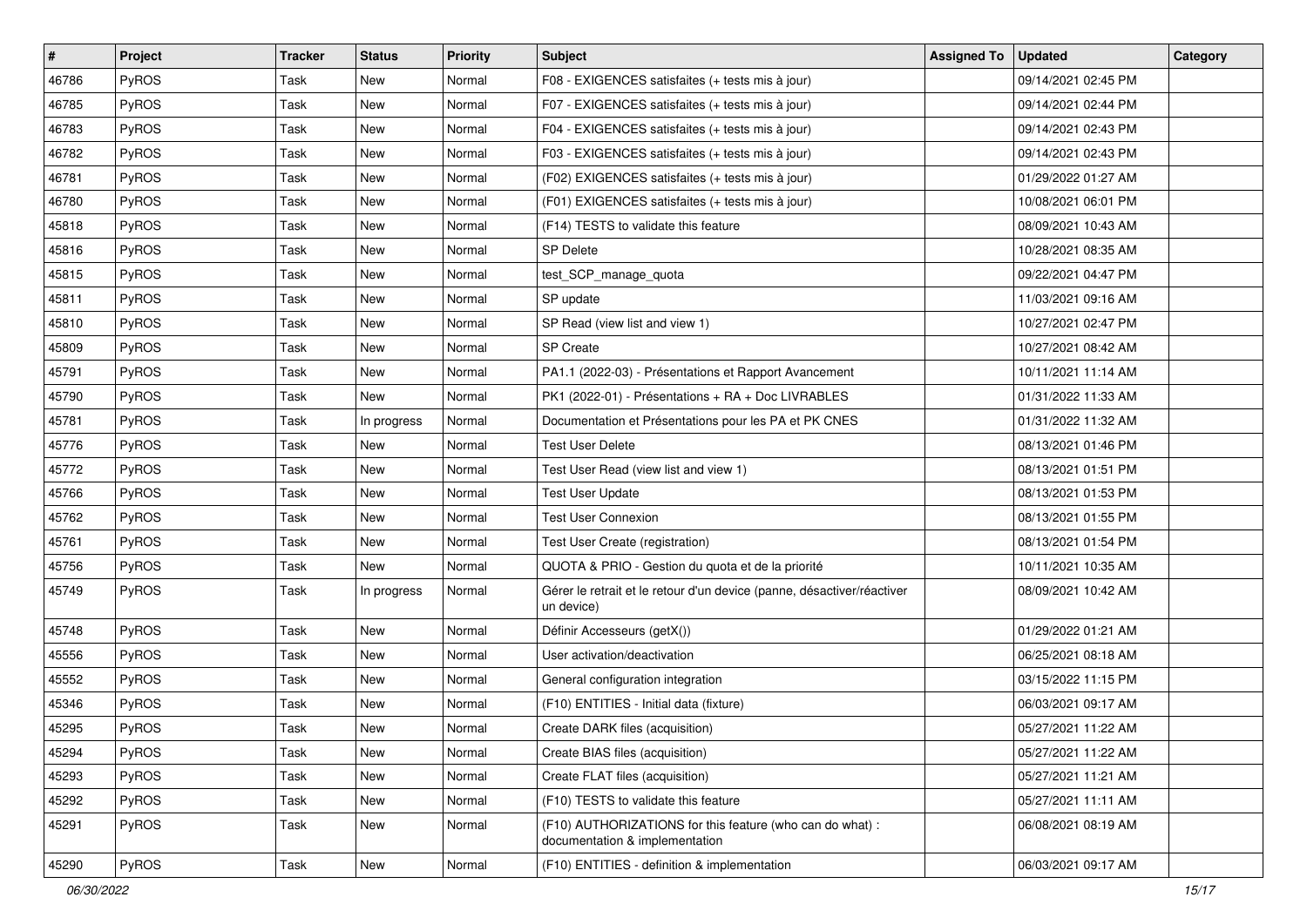| #     | Project      | <b>Tracker</b> | <b>Status</b> | <b>Priority</b> | <b>Subject</b>                                                                                                                                       | <b>Assigned To</b> | <b>Updated</b>      | Category |
|-------|--------------|----------------|---------------|-----------------|------------------------------------------------------------------------------------------------------------------------------------------------------|--------------------|---------------------|----------|
| 45051 | PyROS        | Task           | New           | Normal          | Implémenter le protocole Indi avec une classe DeviceControllerIndi                                                                                   |                    | 05/06/2021 05:05 PM |          |
| 45049 | PyROS        | Task           | New           | Normal          | <b>CAMERA FLI</b>                                                                                                                                    |                    | 07/16/2021 09:34 AM |          |
| 45048 | PyROS        | Task           | New           | Normal          | HARDWARE DEVICES definition, test, config, management                                                                                                |                    | 10/08/2021 05:51 PM |          |
| 45046 | PyROS        | Task           | New           | Normal          | Manual mode                                                                                                                                          |                    | 12/14/2021 12:34 PM |          |
| 45035 | PyROS        | Task           | New           | Normal          | Resilience (failure tolerance)                                                                                                                       |                    | 05/06/2021 12:58 PM |          |
| 45034 | PyROS        | Task           | New           | Normal          | Resilience (failure tolerance)                                                                                                                       |                    | 05/06/2021 12:58 PM |          |
| 45004 | PyROS        | Task           | New           | High            | MAIN CONFIG FILE - Décrire dans un fichier texte la configuration<br>complète d'une UNIT (monture) et tous ses composants et<br>instruments associés |                    | 01/29/2022 01:25 AM |          |
| 45000 | PyROS        | Task           | New           | High            | Generic commands grammar description & management                                                                                                    |                    | 05/06/2021 05:05 PM |          |
| 44999 | PyROS        | Task           | New           | Normal          | Execution                                                                                                                                            |                    | 12/14/2021 12:35 PM |          |
| 44998 | PyROS        | Task           | New           | Normal          | Monitoring: Check & log continuously instrument (or telescope)<br>status                                                                             |                    | 12/14/2021 12:33 PM |          |
| 44997 | PyROS        | Task           | New           | Normal          | Start & Stop                                                                                                                                         |                    | 12/14/2021 12:33 PM |          |
| 44995 | PyROS        | Task           | New           | Normal          | (F09) TESTS to validate this feature                                                                                                                 |                    | 10/08/2021 05:45 PM |          |
| 44994 | <b>PyROS</b> | Task           | New           | Normal          | (F09) AUTHORIZATIONS for this feature (who can do what) : doc &<br>implem.                                                                           |                    | 12/14/2021 12:15 PM |          |
| 44993 | <b>PyROS</b> | Task           | New           | Normal          | (F09) ENTITIES definition & implementation                                                                                                           |                    | 12/14/2021 12:33 PM |          |
| 44992 | PyROS        | Task           | New           | Normal          | Switch modes between Automatic and Manual mode                                                                                                       |                    | 05/04/2021 12:31 PM |          |
| 44991 | PyROS        | Task           | New           | Normal          | Execution                                                                                                                                            |                    | 05/04/2021 12:30 PM |          |
| 44990 | PyROS        | Task           | New           | Normal          | Monitoring: Check & log continuously Telescope and instruments<br>status, and make a general synthesis                                               |                    | 05/04/2021 12:30 PM |          |
| 44989 | PyROS        | Task           | <b>New</b>    | Normal          | Start & Stop                                                                                                                                         |                    | 05/04/2021 12:29 PM |          |
| 44988 | PyROS        | Task           | New           | Normal          | TESTS to validate this feature                                                                                                                       |                    | 05/04/2021 12:26 PM |          |
| 44987 | PyROS        | Task           | New           | Normal          | (F08) AUTHORIZATIONS for this feature (who can do what) :<br>documentation & implementation                                                          |                    | 06/08/2021 08:20 AM |          |
| 44986 | PyROS        | Task           | New           | Normal          | ENTITIES (& properties) to be defined                                                                                                                |                    | 05/04/2021 12:25 PM |          |
| 44973 | PyROS        | Task           | New           | Normal          | (F07) Scheduling Sequences according to priorities, quotas,<br>observing conditions, Seq parameters, Seq constraints                                 |                    | 05/06/2021 02:59 PM |          |
| 44972 | PyROS        | Task           | New           | Normal          | Planning triggers - each time the context is changed                                                                                                 |                    | 05/03/2021 12:06 PM |          |
| 44971 | PyROS        | Task           | New           | Normal          | Get the list of sequences to be planned                                                                                                              |                    | 05/03/2021 11:43 AM |          |
| 44970 | PyROS        | Task           | New           | Normal          | TESTS to validate this feature                                                                                                                       |                    | 05/03/2021 11:41 AM |          |
| 44969 | PyROS        | Task           | New           | Normal          | (F07) AUTHORIZATIONS for this feature (who can do what) :<br>documentation & implementation                                                          |                    | 06/08/2021 08:21 AM |          |
| 44968 | PyROS        | Task           | New           | Normal          | ENTITIES (& properties) to be defined                                                                                                                |                    | 05/03/2021 11:38 AM |          |
| 44945 | PyROS        | Task           | New           | Normal          | (READ 1) Sequence detailed view                                                                                                                      |                    | 02/03/2022 09:45 AM |          |